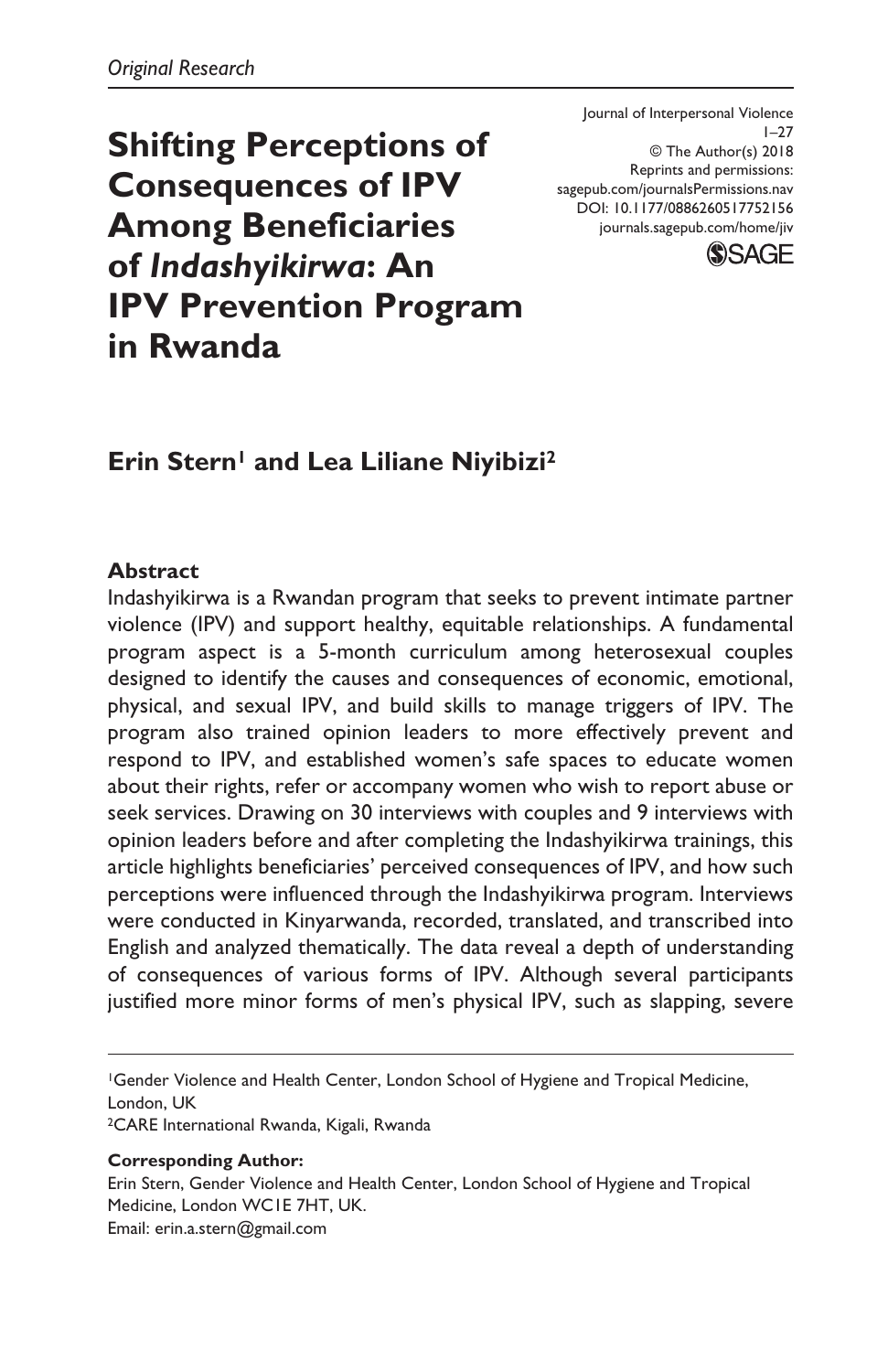consequences of physical IPV were most readily identified and sanctioned. Various harms of emotional and economic IPV were reported, yet these forms of IPV were typically less socially sanctioned or identified as IPV. Conceptions of sexual IPV were influenced by inequitable gender norms, and not typically recognized as a violation under the law. Although the data do not yet demonstrate the long-term impact, collectively identifying the overlapping consequences and underlying power inequalities for all forms of IPV, the legal rights protecting against various forms of IPV, and the benefits of nonviolent, equitable relationships, appeared to be helpful to shift perceptions of consequences of IPV. Implications of the findings for the program and broader IPV prevention are identified.

#### **Keywords**

perceptions of domestic violence, domestic violence, cultural contexts, intervention/treatment

### **Introduction**

Intimate partner violence (IPV), which includes physical or sexual forms of violence, as well as psychological and economic abuse within intimate relationships (Buzawa & Buzawa, 2013), is the most common form of violence against women, with 30% of women globally having experienced sexual and/ or physical IPV during their lifetime (Devries et al., 2013). IPV can lead to a plethora of negative consequences; it is associated with women's greater rates of physical and emotional stress, depression, anxiety and suicide (Ellsberg, Jansen, Heise, Watts, & Garcia-Moreno, 2008), posttraumatic stress disorder (Goodwin, Chandler, & Meisel, 2003) drug and alcohol abuse (Devries et al., 2014), serious injuries, and death. Being a victim of sexual violence can make women more susceptible to adopting sexually risky behaviors, including having multiple partners, engaging in unprotected sex, and participating in transactional sex, thus exacerbating their risk of acquiring STIs including HIV (Abramsky et al., 2012). IPV can also be associated with increased STI risk for women as men who abuse their partners are more likely to exhibit riskier sexual behaviors (Silverman, Decker, Saggurti, Balaiah, & Raj, 2008). Studies, particularly in the United States, have demonstrated how IPV can constrain women's capacity to find employment, lead to higher levels of absenteeism and job turnover, lower earning capacity, and more limited occupational mobility (Goodwin, Chandler, & Meisel, 2003; Swanberg, Logan, & Macke, 2005).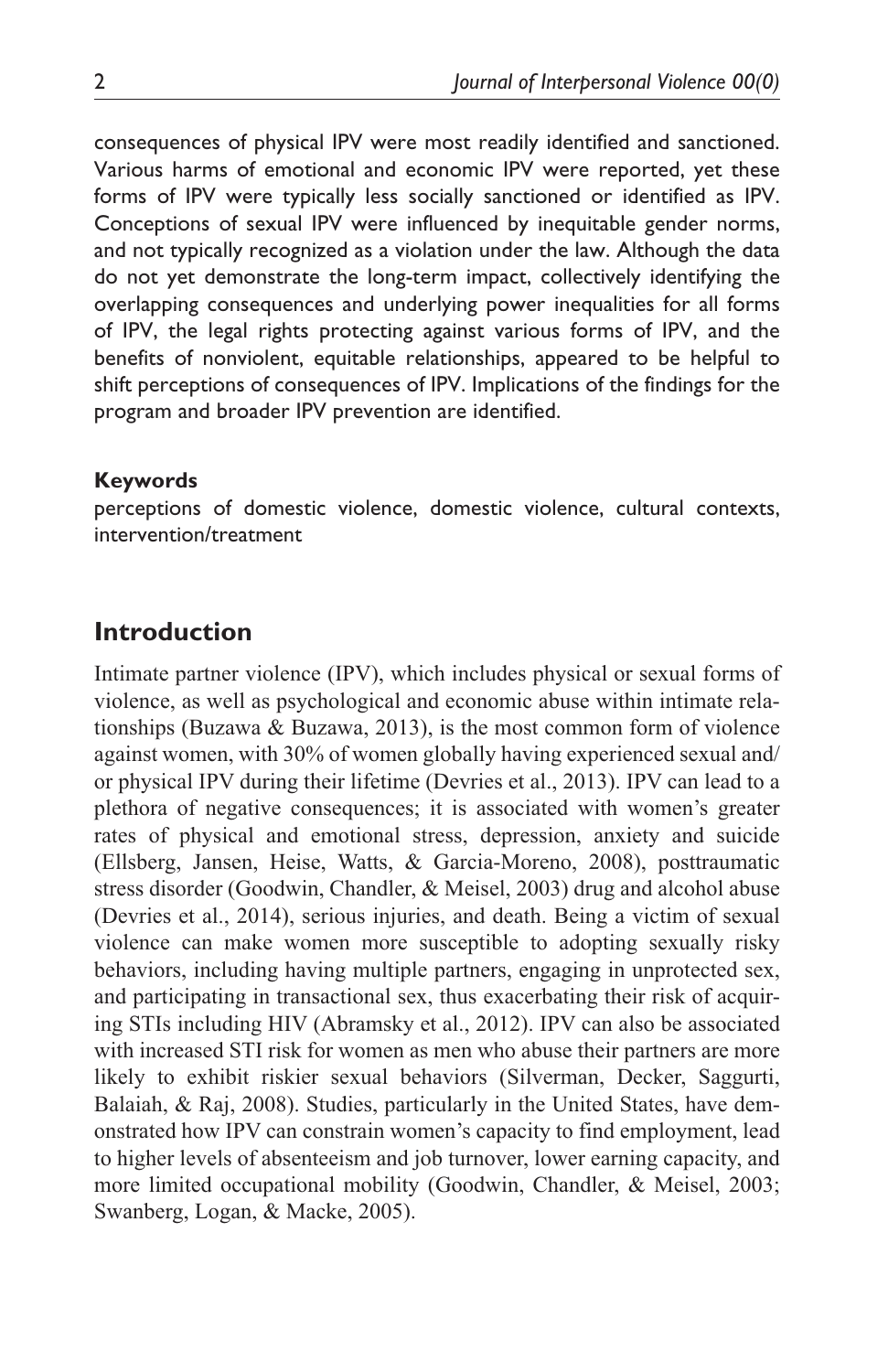Although IPV interventions have traditionally emphasized responses to such violence including establishing support services for victims and improving the criminal and health sector responses (Abramsky et al., 2012), there has been a recent emphasis on interventions that prevent IPV. One promising IPV prevention approach is participatory group education to support individuals to identify the risk factors and consequences of IPV, and gain selfefficacy to prevent and respond to IPV (Campbell et al., 2013). Drawing on Friere's (1973) concept of "critical consciousness," individuals are encouraged to interrogate gender and social norms that underlie IPV and develop alternative norms promoting nonviolence. Such gender transformative educational approaches, including Stepping Stones, Program H, and Men as Partners, have promisingly reported changes in attitudes related to IPV and in self-reported use of IPV (Jewkes et al., 2008; Slegh, Barker, Kimonyo, Ndolimana, & Bannerman, 2013). Attitudes toward IPV are critical to address as acceptance of IPV can hinder women's reporting or leaving a violent relationship (Mannell, Jackson, & Umutoni, 2016), and help justify and maintain ongoing abuse in relationships. This article reviews how a curriculum with couples and opinion leaders in Rwanda, which sought to raise awareness of the diverse consequences of IPV while promoting the benefits of equitable, nonviolent intimate relationships, influenced beneficiaries' perceptions of IPV including associated costs and consequences.

### *Rwandan Context of IPV*

The last few decades in Rwanda has witnessed a significant growth of policies, laws, and programs supporting women's rights, some of which are intended to better prevent and respond to IPV. In 1999, the Law on Matrimonial Regimes, Liberalities, and Successions established women's right to inherit land for the first time in Rwanda, including divorced women to ensure they do not become landless (Debusscher & Ansoms, 2013). In 2008, the Rwandan government adopted the Prevention and Punishment of Gender-Based Violence Law, which includes all forms of violence with the minimum penalty being 6 months in prison, while sexual abuse or rape leading to terminal illness or death can generate a life imprisonment sentence (Umubyeyi, Mogren, Ntaganira, & Krantz, 2014). As of 2012, the Rwandan penal code criminalized marital rape, which can result in imprisonment and fines (Umubyeyi, Persson, Mogren, & Krantz, 2016). The Rwandan government has supported the development of various initiatives to tackle gender-based violence (GBV) including IPV such as prevention clubs in schools and universities; prevention committees at the village level; parents' evening forums to raise awareness, identify, and assist victims of violence; and GBV desks at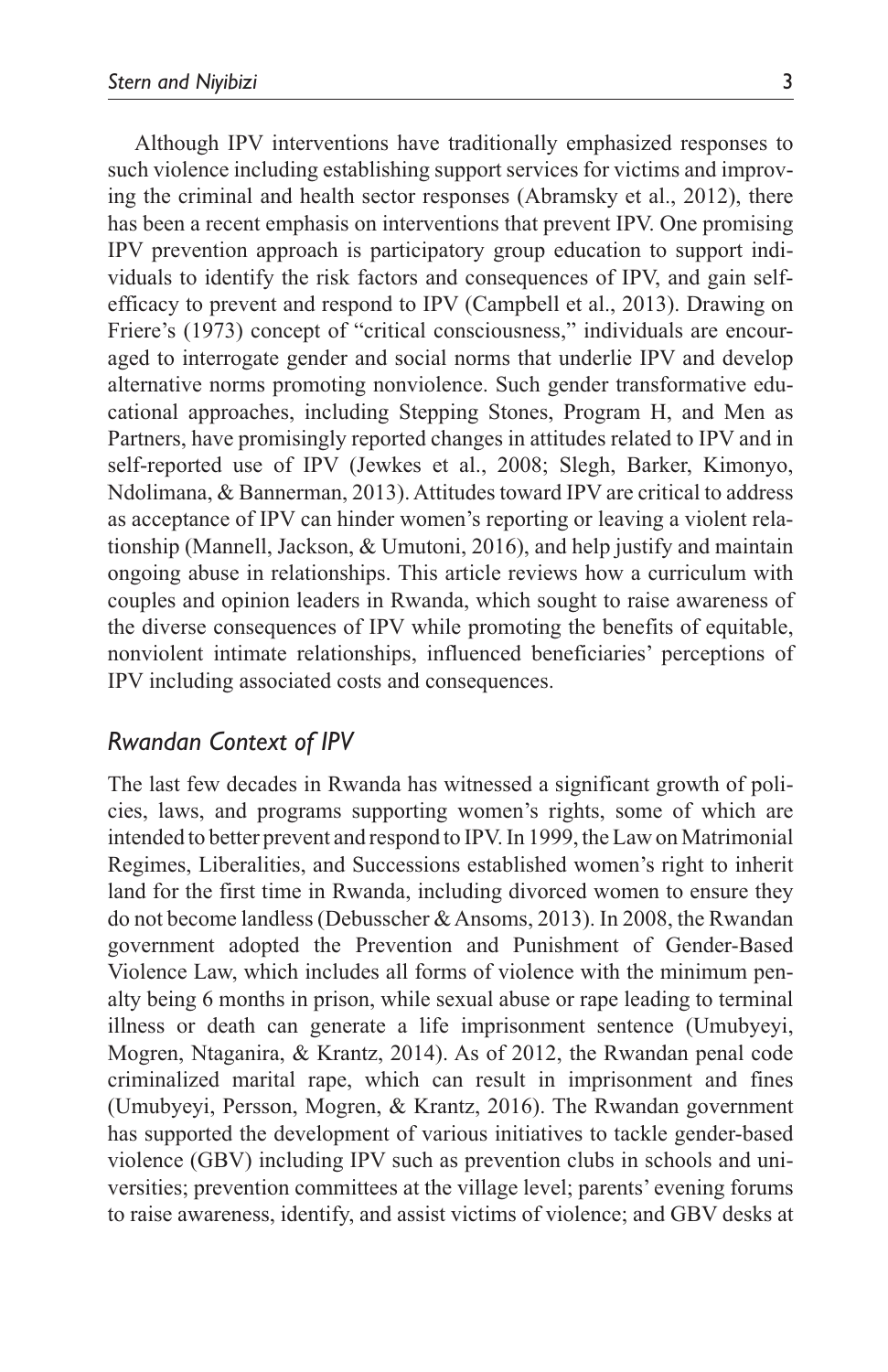the Ministry of Defense and National Police (Slegh & Kimonyo, 2010). In 2009, the Rwanda National Police and Ministry of Health launched the One Stop Centers, which offer free medical care, psychosocial support, and legal services to victims of IPV and child abuse, and emergency accommodation for a few days (Umubyeyi et al., 2016).

Yet, IPV in Rwanda is a persistent phenomenon with an estimated 20.7% of women aged 15 to 49 having experienced physical or sexual violence by any husband/partner in the past 12 months, and 40% of ever married women having ever experienced any form of emotional, physical, and/or sexual violence by their intimate partner (NISR, 2016). According to the 2014/2015 Rwanda DHS, acceptability of IPV was strongly correlated to IPV, with 53% of women who agreed with all five reasons justifying wife beating having experienced spousal physical, sexual, or emotional violence. Women were most likely to agree a man is justified to beat his wife if she neglects the children (29%), refuses to have sexual intercourse with him (24%), or goes out without telling him  $(22\%)$ , and in some circumstances, were more likely to agree with such justifications than men (NISR, 2016). Women's acceptance of IPV may reflect substantial gender power imbalances (Alio et al., 2011) and can prevent women from reporting IPV (Mannell et al., 2016; Rani, Bonu, & Diop-Sidibe, 2004). Other identified barriers to Rwandan women reporting IPV are fear of retaliation from their partner, humiliation, shame, and financial dependency on their partner (Kubai & Ahlberg, 2013; Mannell et al., 2016; Umubyeyi et al., 2016). Only legally married women are guaranteed rights to property and custody in the case of divorce, which can hinder the ability of informally married women to leave abusive relationships (Powley, 2007).

The government's various interventions to address IPV have been critiqued for emphasizing safety and empowerment of women, with insufficient attention to the root causes of IPV such as gender equitable norms (Debusscher & Ansoms, 2013; Slegh & Kimonyo, 2010). This includes concerns with Rwanda's GBV law for being strongly punishment oriented, inadequately promoting rights individuals possess under the law, or emphasizing how IPV is a form of gender discrimination (Hebert, 2015). Some identified norms underlying IPV in Rwanda are consideration of sexual violence as a private matter, men's perceptions of their right to always have sex with their wives, and the virtue for wives to silently endure certain forms of abuse, such as if their life is not threatened (Umubyeyi et al., 2014; Uwineza & Pearson, 2009). When there are known cases of IPV, Rwandan cultural values encourage family or local leaders to firstly promote reconciliation among the couple, whereby divorce is the final alternative (Umubyeyi et al., 2014). A relatively unique aspect of the Rwandan government is its ability and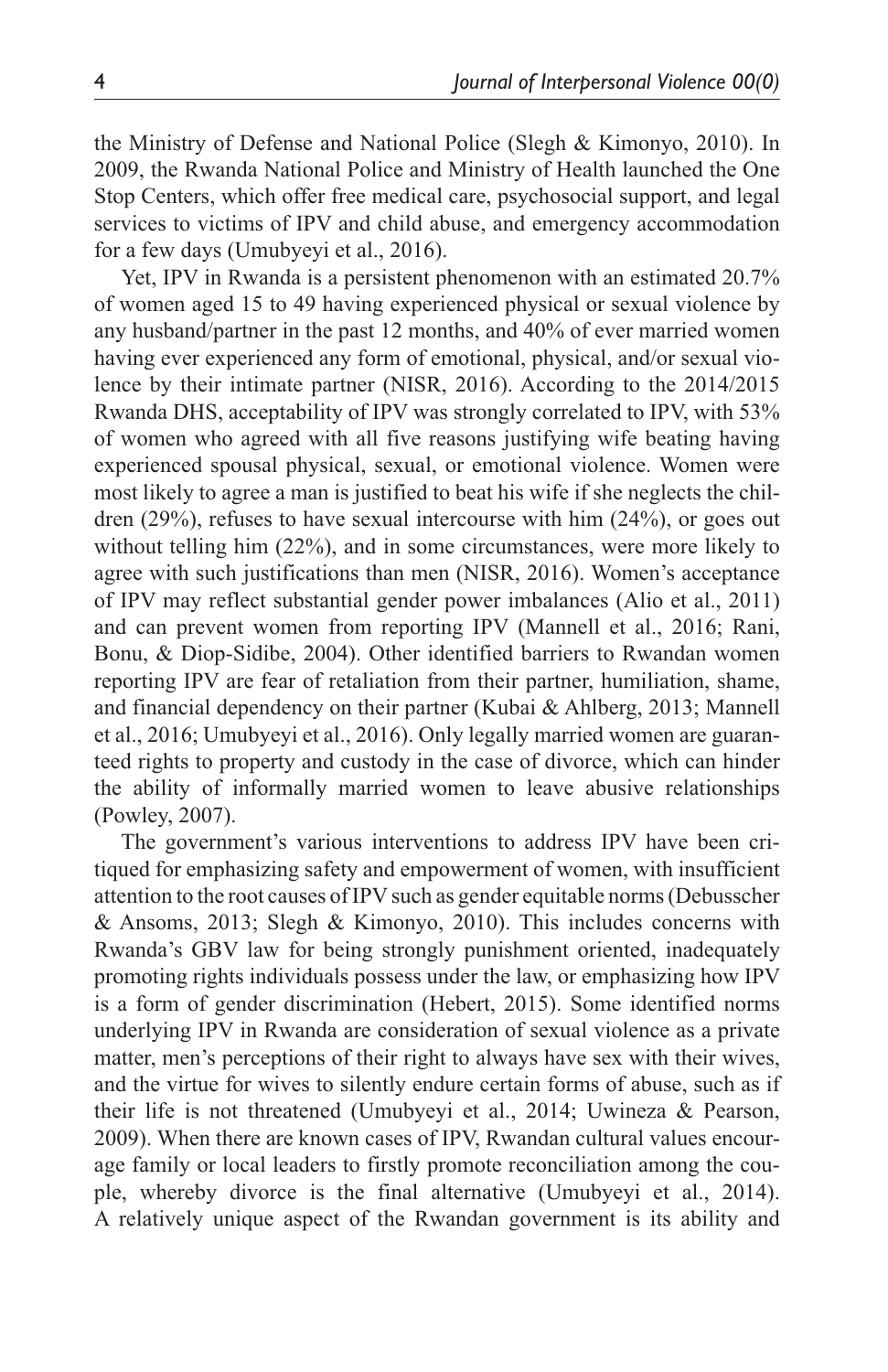willingness to promote gender equality and prevention of GBV, disseminate and hold citizens accountable to the related policies and laws. The country has decentralized, strong administrative mechanisms for ensuring implementation of policies and laws including performance contracts, which make public officials accountable to specific targets and timelines (Sommers, 2012). This is the context in which the Indashyikirwa program works, which we turn to now.

#### *The Indashyikirwa Program*

This article draws on baseline and midline qualitative research undertaken to inform the evaluation of the Indashyikirwa program, which aims to reduce IPV and support equitable, healthy relationships in Rwanda. The research presented is part of a broader evaluation of Indashyikirwa, which includes a randomised control trial of couples trained and communities exposed to Indashyikirwa activities, and has a primary objective of whether the program reduces men's perpetration and women's experiences of IPV. Indashyikirwa (meaning agents for change in Kinyarwanda) is a 4-year program (2014- 2018), funded by DFID Rwanda and being implemented by CARE International Rwanda, Rwanda Women's Network (RWN), and Rwanda Men's Resource Centre (RWAMREC) across seven districts, and 14 sectors, in Eastern, Western, and Northern provinces of Rwanda. A fundamental aspect of the program is a 5-month curriculum among heterosexual couples aged 18 to 49 who were either legally married or lived together for at least 6 months, and with at least one partner being an active member of CARE's micro-finance village savings and loans associations (VSLAs). The curriculum drew on adaptations from "Journeys of Transformation" established by Promundo, CARE International, and RWAMREC to involve Rwandan men as couples to support household activities, engage men in women's economic empowerment, and improve relationship dynamics (Slegh et al., 2013). The participatory sessions and take-home exercises with couples were designed to support couples to identify the causes and overlapping consequences of economic, emotional, physical, and sexual IPV, and build skills to manage triggers of IPV, such as communication and conflict resolution skills (Stern & Nyiratunga, 2017). Approximately 25% of the 1,680 individuals that completed the curriculum received further training by RWAMREC staff to become community activists to diffuse in their communities the positive uses of power and benefits of nonviolent relationships.

The program also trained and supported approximately 40 opinion leaders (e.g., religious leaders, local elected leaders, media personnel) per intervention sector to more effectively identify, prevent, and respond to various types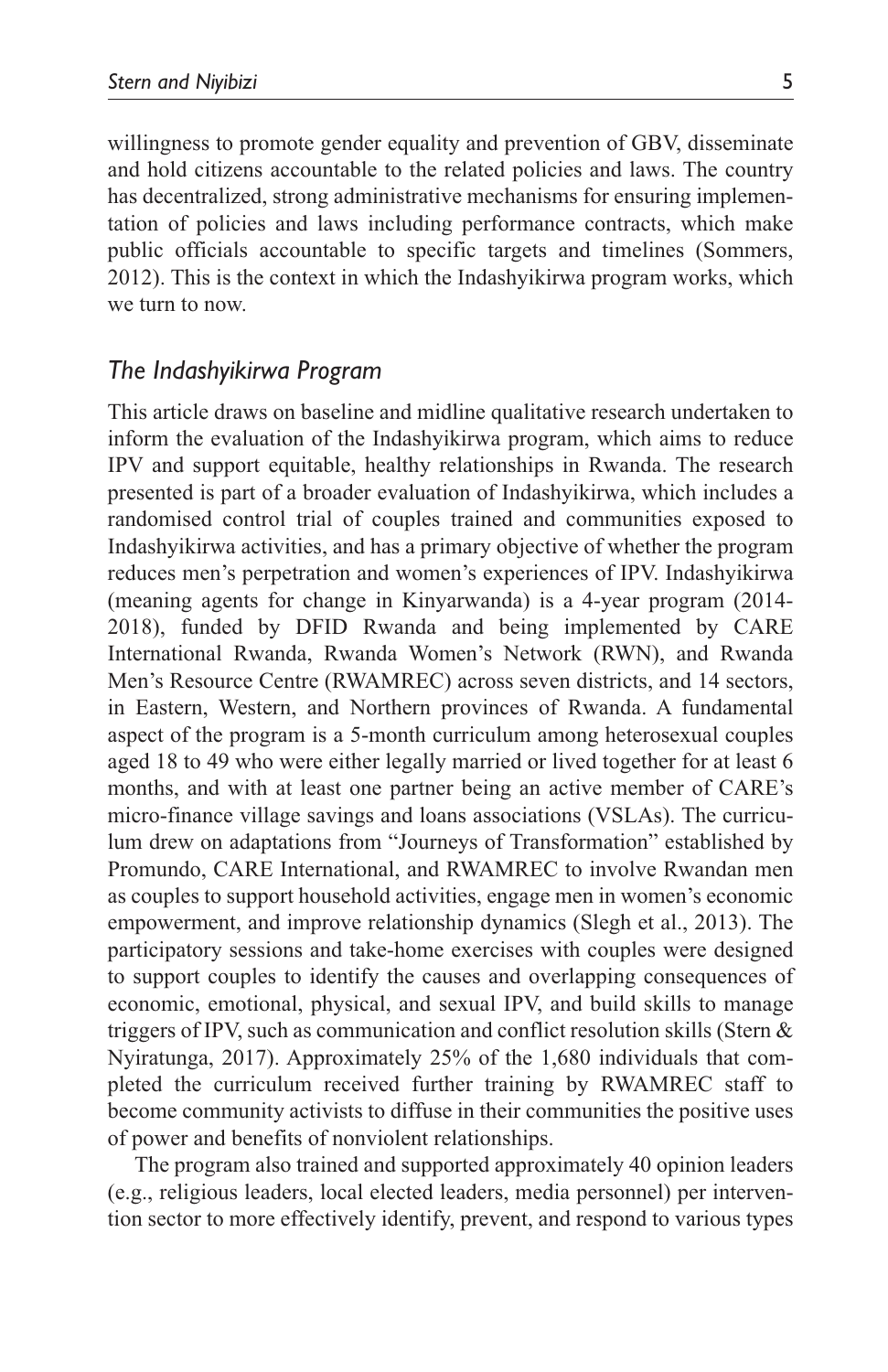of IPV. Opinion leaders went through a two-week, condensed version of the couples curriculum training, with less emphasis on relationship skills and dynamics, and more on encouraging their active responses to IPV. In each sector, RWN implemented women's safe spaces which are staffed by facilitators, drawn from women living in the intervention communities, who were trained to provide opportunities for women to discuss experiences of IPV, educate women about their rights, and refer or accompany women who wish to report abuse or seek health or social services. These facilitators are also supported to engage in wider level advocacy on women's rights and IPV prevention. The trainings with couples and opinion leaders and community activism drew on adaptations from the *SASA!* IPV prevention program in Uganda with its emphasis on negative and positive types and uses of power that can both underlie and prevent IPV, phasing according to Knowledge, Attitudes, Behaviors, and Skills, supporting community members to engage in activism, and the involvement of community stakeholders including local government and service providers to support an "enabling environment" for change. The Rwandan Ministry of Gender and Family Promotion (MIGEPROF) is also critically on the Indashyikirwa program advisory committee.

## *Research Question*

Within the Rwandan context of rapidly shifting laws, policies, and programs to prevent IPV, which may not be grounded in social values and norms, it is warranted to understand community members' perceptions of the costs and consequences of IPV. There is a current gap around such insights, which are critical to inform the Indashyikirwa program activities, monitoring and evaluation. This article asks what are the perceived consequences of various forms of IPV (economic, emotional, physical, and sexual) among couples and opinion leaders that completed the Indashyikirwa trainings? The article also seeks to unpack how beneficiaries' perceptions toward costs and consequences of IPV were influenced through the trainings, and highlights the implications of this for the ongoing program and broader IPV prevention work.

## **Method**

The article is based on research conducted in three Indashyikirwa intervention sectors (Rurembo Sector, Western Province; Gishari Sector, Eastern Province; and Gacaca Sector, Northern Province), which were purposefully selected to represent a diversity of environments including rural, urban, and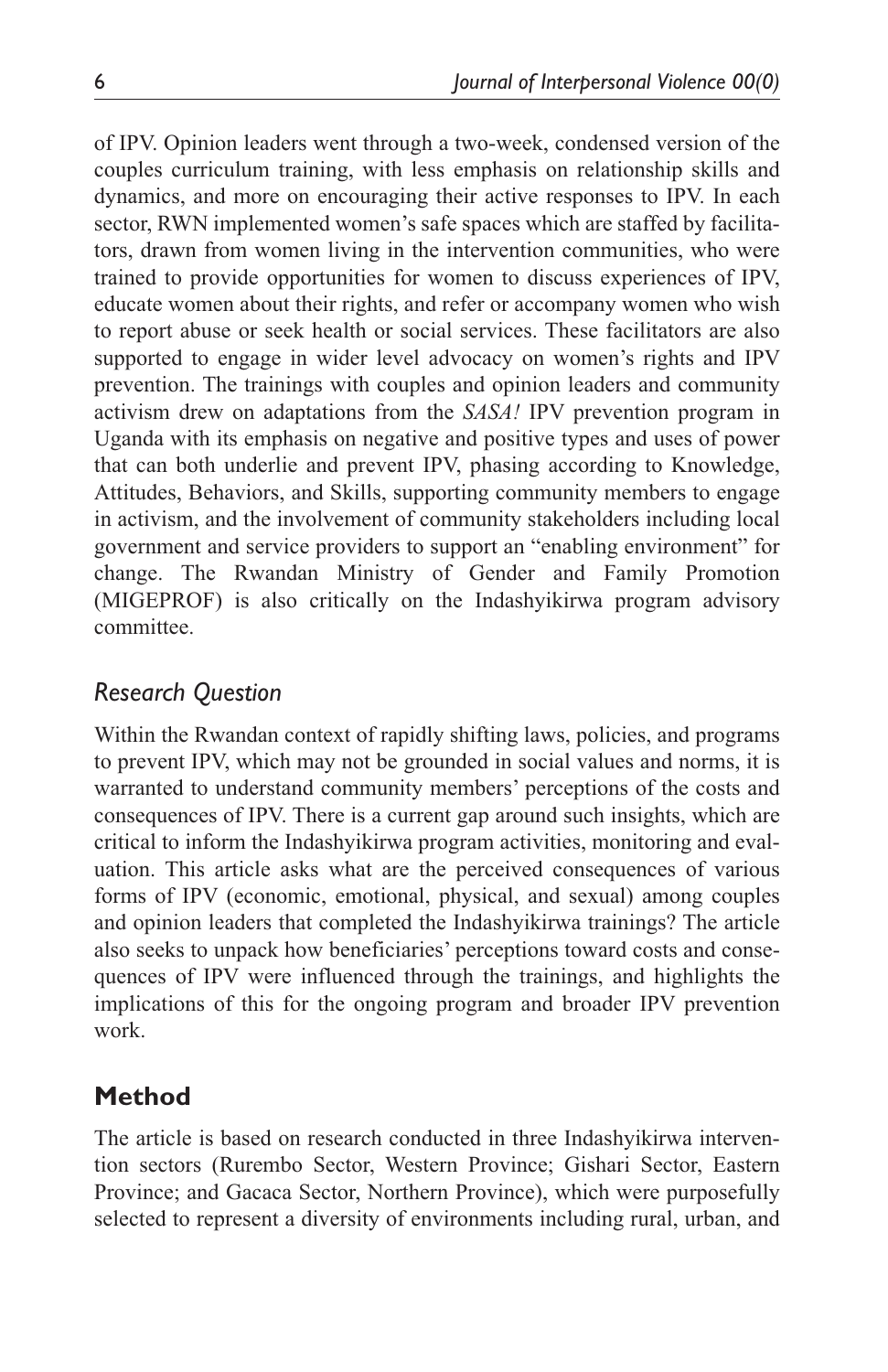periurban locations. For the recruitment process, the first author informed staff from the Rwandan research company Laterite, which conducted the RCT component of the evaluation, and RWN staff members of recruitment criteria, aims, benefits, and risks of the study, so that these could be disseminated to potential participants. Thirty baseline interviews were conducted in November 2015 with couples enrolled in but before having begun the Indashyikirwa couples curriculum (see Table 2 for demographic information of couples interviewed). In each sector, five male and five female partners of couples were interviewed separately by same sex interviewers. Laterite staff members purposefully recruited couples, ensuring a diversity of formally and informally married couples. Laterite provided the qualitative researchers with couples' contact details after obtaining their consent to do so. The qualitative researchers than contacted these participants, and set up a time and location for conducting the interviews. The interviews asked partners of couples about their expectations of each other, how they resolve conflict, their communication skills, and joint decision-making. If an experience of IPV was raised, couples were asked about the causes and implications of their last episode of IPV, whether they sought help afterward and if so from whom. Twenty-eight midline interviews were conducted with couples immediately after their completion of the curriculum in May 2016 (due to one couple being lost to follow up) to assess their impressions of and impact of the curriculum. The baseline and midline interviews with partners of couples lasted approximately 1 hr to 1.5 hrs.

Nine baseline interviews (three per sector) were conducted with opinion leaders enrolled in and before completing the Indashyikirwa opinion leader module in November 2015 (see Table 1 for demographic information of opinion leaders interviewed). RWN staff members purposefully suggested a diversity of opinion leaders to include government leaders, members of anti-GBV committees or the National Women's Council,<sup>1</sup> and religious leaders. After obtaining the opinion leaders' consent to do so, RWN provided the qualitative researchers with their contact details. The qualitative researchers then contacted these opinion leaders, and set up a time and location for conducting these interviews. Interviews assessed whether opinion leaders have come into contact with couples having problems in their relationships, and the most common reasons that couples have conflict. Opinion leaders were also asked about gendered decision-making roles in families, how common IPV is in their communities, and circumstances (if any) where they personally or community members believe this is justified. Six midline interviews were conducted with opinion leaders after 12 months, as three opinion leaders were lost to follow up due to leaving the program or being replaced after local reelections. These interviews assessed their impressions of the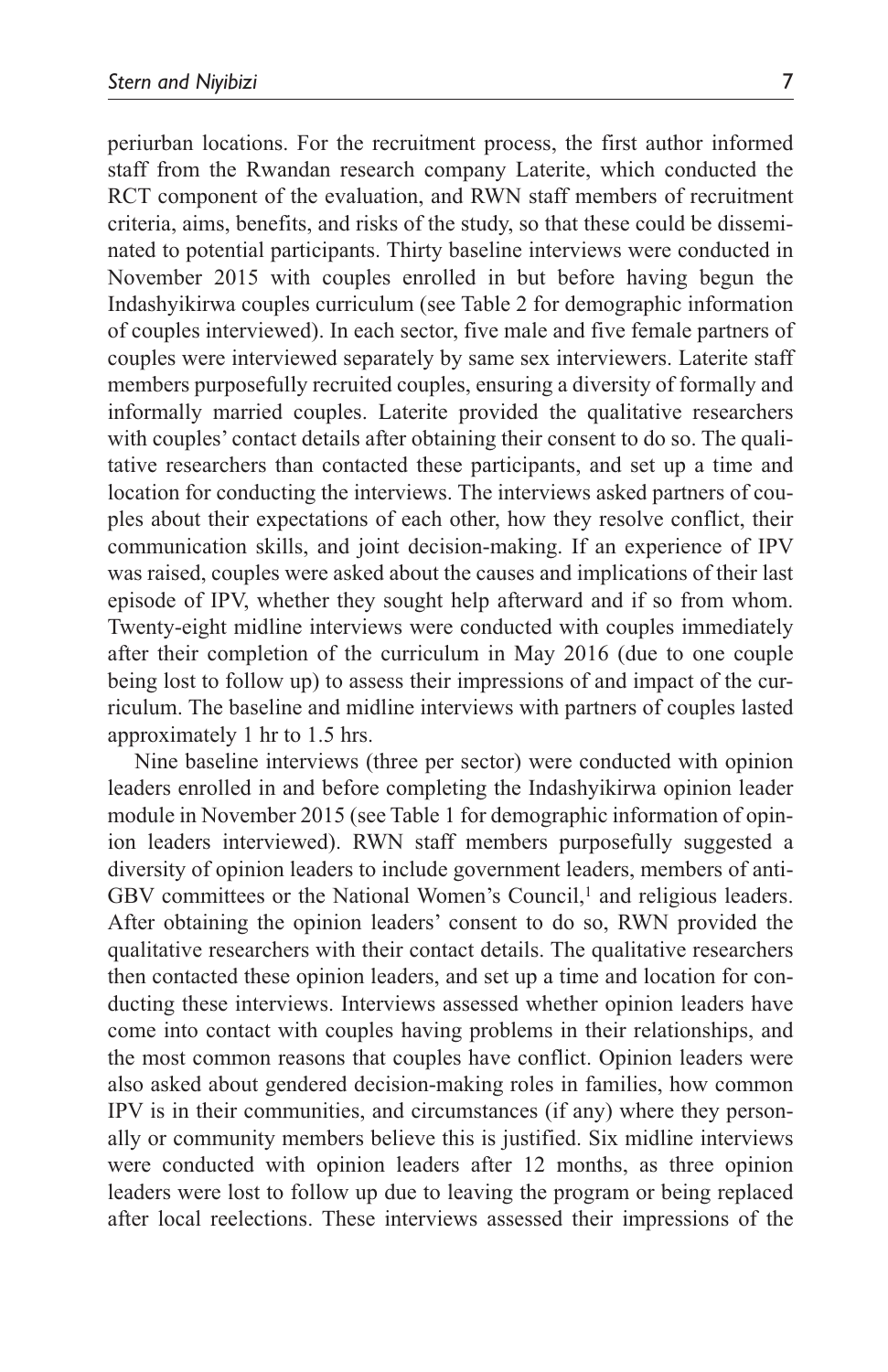| ID           | Role                                                | Gender | Province          |
|--------------|-----------------------------------------------------|--------|-------------------|
| <b>OL0IN</b> | Opinion leader (religious leader)                   | Male   | Northern province |
| OLO2N        | Opinion leader (government leader)                  | Male   | Northern province |
| OL03N        | Opinion leader (GBV committee<br>and cell mediator) | Male   | Northern province |
| <b>OL0IW</b> | Opinion leader (GBV committee)                      | Female | Western province  |
| OLO2W        | Opinion leader (religious leader)                   | Male   | Western province  |
| OL03W        | Opinion leader (government leader)                  | Male   | Western province  |
| <b>OLOIE</b> | Opinion leader (government leader)                  | Male   | Eastern province  |
| OLO2F        | Opinion leader (national women's<br>council member) | Female | Eastern province  |
| OL03E        | Opinion leader (government leader)                  | Male   | Eastern province  |

**Table 1.** Demographic Information of Opinion Leaders Interviewed.

*Note.* GBV = gender-based violence.

Indashyikirwa training and whether their involvement has influenced their work in IPV prevention and response. Baseline and midline interviews with opinion leaders lasted approximately 1 hr. All interviews were conducted at preferred locations deemed appropriate and private for participants.

A male Rwandan qualitative researcher external to the program conducted the baseline and midline interviews with male partners of couples and some of the baseline opinion leader interviews. A female Rwandan qualitative researcher external to the program conducted the baseline and midline interviews with female partners of couples, some of the baseline opinion leader interviews, and all the midline opinion leader interviews. All interviews were conducted in Kinyarwanda and audio recorded.

### *Ethics*

Ethical approval to undertake the study was obtained from the Rwandan National Ethics Committee (RNEC) (REF: 340/RNEC/2015) and the National Institute of Statistics Rwanda (REF:0738/2015/10/NISR). Secondary approval was also obtained from the South Africa Medical Research Council (REF: EC033-10/2015) and from the London School of Hygiene and Tropical Medicine. Before each interview, information on the aims, risks, and benefits of the research were provided and informed written consent was obtained from participants in adherence with the ethical approval guidelines given by the respective review boards. For participants who could not read or write, they were invited to bring a trusted individual to witness the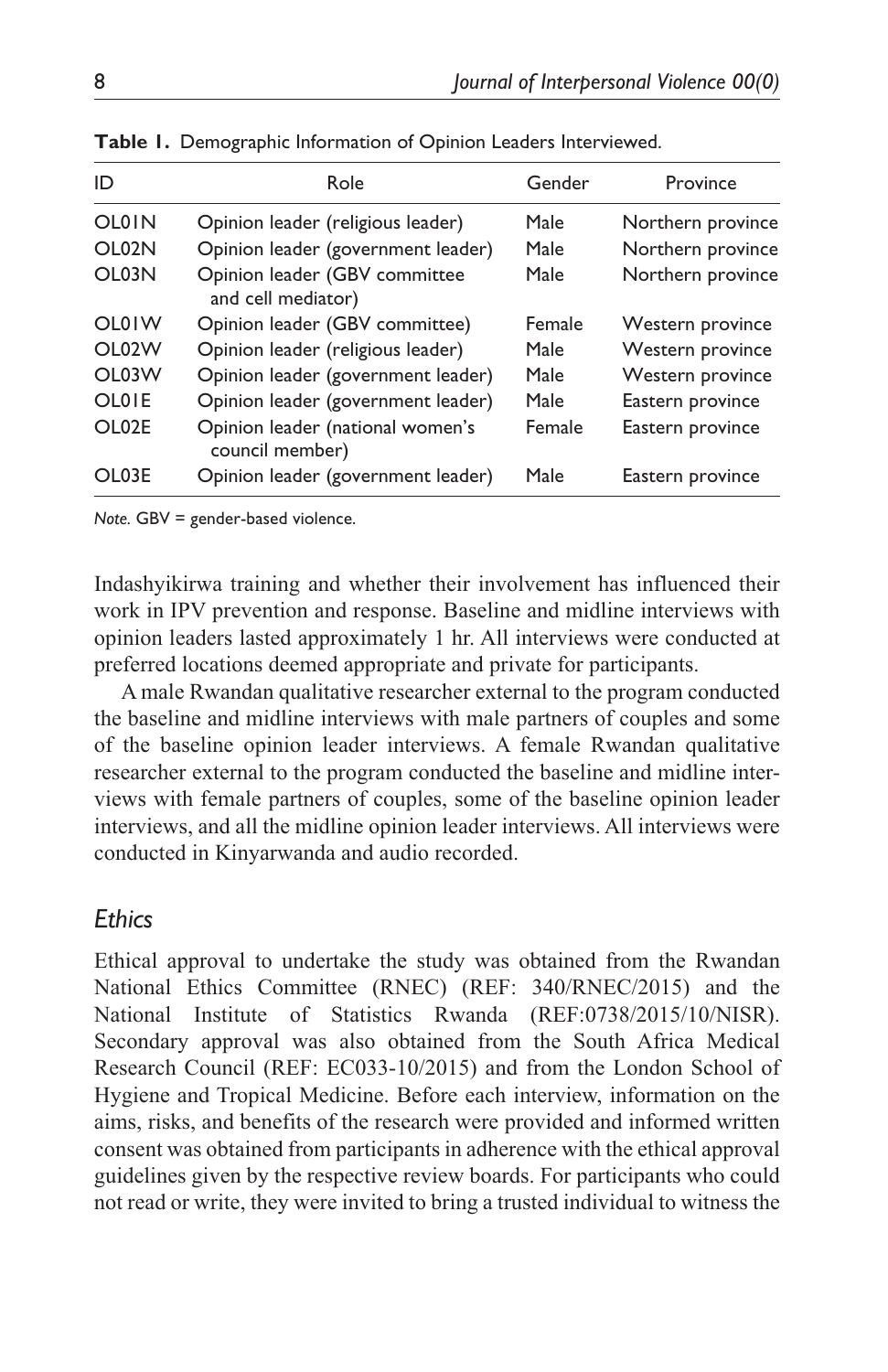| ID           | Gender | Age (At Time<br>of Midline<br>Interview) | Province          | <b>Marital Status</b> |
|--------------|--------|------------------------------------------|-------------------|-----------------------|
|              |        |                                          |                   |                       |
| FC01W        | Female | 29                                       | Western province  | Informally married    |
| MC01W        | Male   | 38                                       | Northern province | Informally married    |
| FC02W        | Female | 29                                       | Western province  | Formally married      |
| MC02W        | Male   | 30                                       | Western province  | Formally married      |
| FC03W        | Female | 37                                       | Western province  | Formally married      |
| MC03W        | Male   | 37                                       | Western province  | Formally married      |
| FC04W        | Female | 33                                       | Western province  | Informally married    |
| MC04W        | Male   | 32                                       | Western province  | Informally married    |
| FC05W        | Female | 35                                       | Western province  | Formally married      |
| MC05W        | Male   | 33                                       | Western province  | Formally married      |
| <b>FC01N</b> | Female | 27                                       | Northern province | Formally married      |
| <b>MC0IN</b> | Male   | 36                                       | Northern province | Formally married      |
| FC02N        | Female | 21                                       | Northern province | Informally married    |
| MC02N        | Male   | 23                                       | Northern province | Informally married    |
| FC03N        | Female | 28                                       | Northern province | Informally married    |
| MC03N        | Male   | 30                                       | Northern province | Informally married    |
| FC04N        | Female | 27                                       | Northern province | Formally married      |
| MC04N        | Male   | 29                                       | Northern province | Formally married      |
| FC05N        | Female | 45                                       | Northern province | Formally married      |
| MC05N        | Male   | 45                                       | Northern province | Formally married      |
| <b>FC01E</b> | Female | 45                                       | Eastern province  | Informally married    |
| MC01E        | Male   | 42                                       | Eastern province  | Informally married    |
| FC02E        | Female | 27                                       | Eastern province  | Informally married    |
| MC02E        | Male   | 29                                       | Eastern province  | Informally married    |
| FC03E        | Female | 24                                       | Eastern province  | Formally married      |
| MC03E        | Male   | 37                                       | Eastern province  | Formally married      |
| FC04E        | Female | 30                                       | Eastern province  | Formally married      |
| MC04E        | Male   | 32                                       | Eastern province  | Formally married      |
| FC05E        | Female | 36                                       | Eastern province  | Informally married    |
| MC05E        | Male   | 38                                       | Eastern province  | Informally married    |

**Table 2.** Demographic Information of Partners of Couples Interviewed.

consent form being read to them, and could opt to give their consent by thumbprint instead of by signature. All participants were paid 2,000 Rwandan Francs (approximately USD 2.40) as a token of appreciation for their participation. All interviewees were informed of their guaranteed confidentiality and that no identifying information would be used in presentation of the data.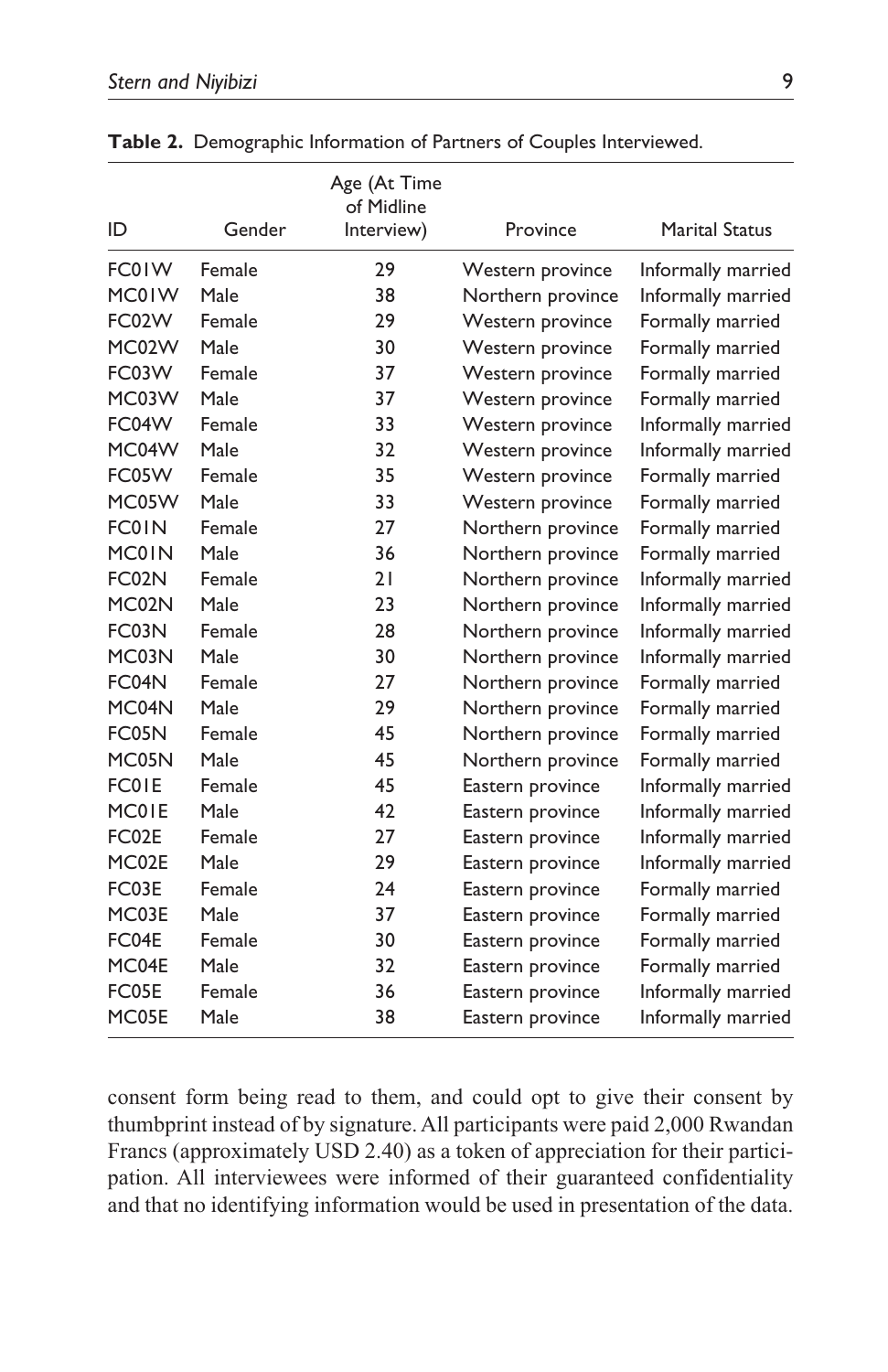Among couples, the researchers emphasized that nothing would be shared with their partners.

## *Analysis*

The first author debriefed with the qualitative researchers after data collection to capture their initial impressions, nonverbal and contextual insights. These research summaries were used to inform the analysis. Using the audio files, the data were transcribed and translated verbatim into English by a language specialist and professional translator. After carefully reading the transcripts from couples and opinion leaders, the first author established a preliminary coding structure to analyze the data. Thematic analysis was conducted to uncover predominant themes to provide a rich, detailed, and holistic account of the data (Braun & Clarke, 2006). The thematic coding framework included themes purposefully elicited from the interviews, such as the various forms of IPV, and also allowed for the identification of grounded issues from the data. All of the transcripts were then analysed by the first author using this thematic coding framework with the assistance of NVIVO 11 software. An additional transcriber coded a small subset of the transcripts using NVIVO 11 and intercoder agreement was found to be 95%. The first author regularly presented the emerging findings to the Indashyikirwa senior program staff at participatory workshops. At these workshops, staff members offered their insights into the interpretation and analysis of the data, including around social norms and cultural values, to validate programmatic insights and to consider implications for the program. The second author, the Indashyikirwa Program Coordinator, actively participated at these workshops.

# **Findings**

### *Consequences of Various Forms of IPV*

The data reveal a depth of understanding of a range of consequences of diverse forms of IPV from hindering household economic growth, causing poor mental and physical health, to damaging intimate relationships. It is also apparent that awareness of the various forms of IPV and associated consequences was enhanced through the Indashyikirwa program. Several opinion leaders and couples expressed the value of learning and identifying four types of IPV (economic, emotional, physical, sexual), the related causes, and consequences through the trainings: "There are so many things that were done against us but we would not realize that we were being victims of violence"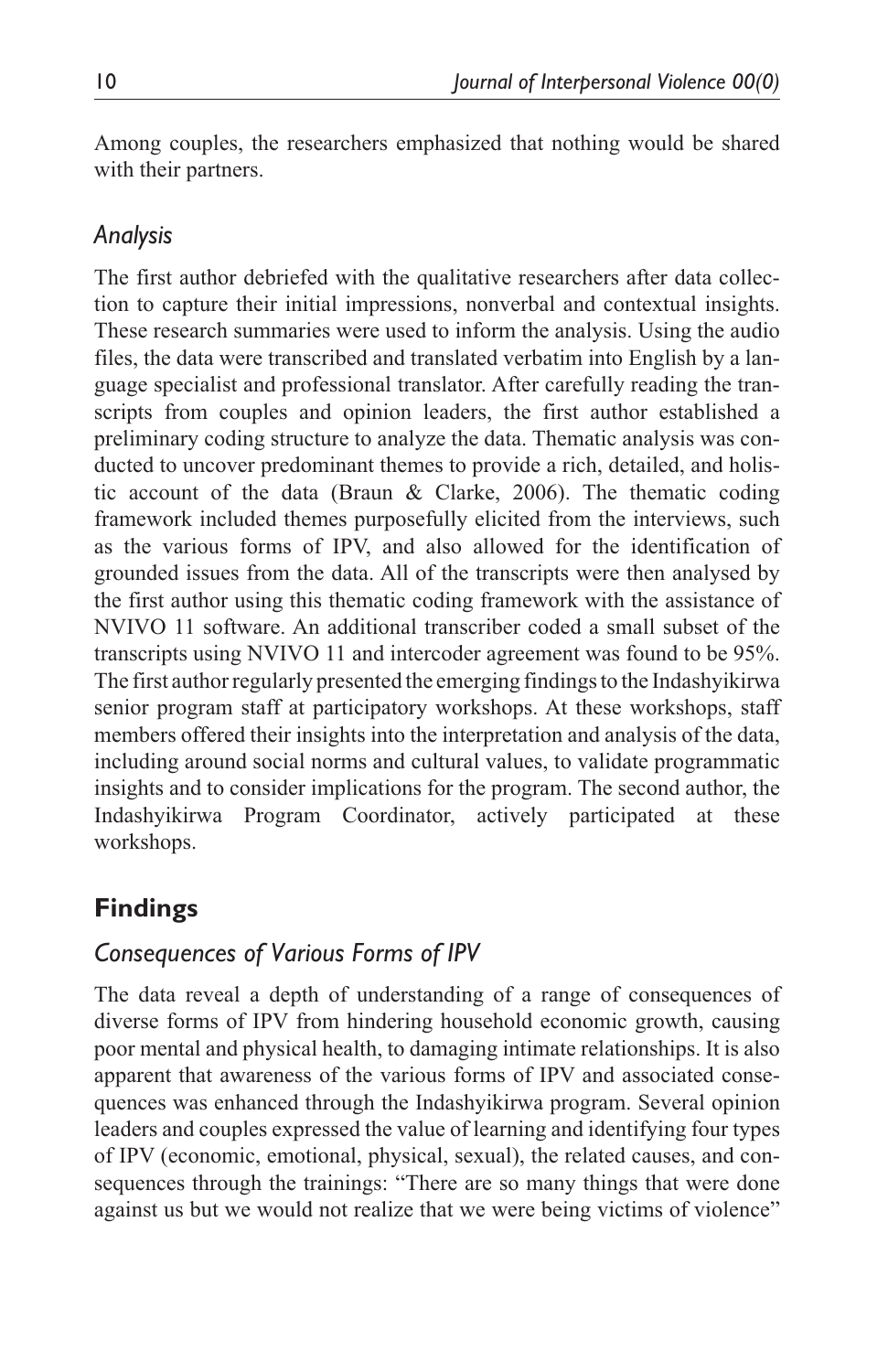(FC04N, Midline). An opinion leader shared the value of the Indashyikirwa trainings for helping individuals better understand the consequences of IPV:

These lessons are very good and the society would live better if people understood them. These issues disabled us and caused us poverty. (OL01N, Midline)

Emphasizing how power inequalities underlie all forms of IPV appeared to be useful for raising awareness of the consequences of various types of IPV. The findings detail the perceived causes, forms, and consequences of the four types of IPV, which were significant themes identified in the data, and is also how IPV was conceptualized and taught through the Indashyikirwa trainings. Moreover, doing so helps indicate the complexities of the varying impacts of diverse forms of IPV, as well as the overlapping causes and consequences.

## *Physical IPV*

*Causes and forms of physical IPV.* Men's use of physical violence to discipline their wives was a common theme identified in the interviews. Several male and female partners of couples justified more "minor" forms of men's use of physical IPV, such as slapping or pushing, primarily for husbands to correct their wives' mistakes or for wives disobeying their husbands. A few opinion leaders also related this common societal perception: "The society thinks if you tell a woman something and she does not listen or understand you can slap her so that you wake her up" (OL01W, Baseline). Other triggers of men's use of physical IPV identified by couples and opinion leaders were actual or suspected extramarital affairs, wives neglecting household duties, disputes over household property and spending, and men's alcohol abuse. Some couples discussed the inevitability of a husband's use of physical IPV after a certain period of marriage to assert decision-making authority in the home. A few partners of couples indicated the perceived impossibility for women to use physical IPV given their inadequate strength compared to men, and due to expectations of wives to show humility and restraint:

Imagine a woman beating her husband, Hahaha! Even if you were strong, how would you beat your husband? Even if you may be strong you would still be humble and you can't beat him. (FC01E, Baseline)

*Consequences of physical IPV.* Even at the baseline interviews, there was strong consensus from couples and opinion leaders that men's use of physical IPV, which leads to injury or results in the need for medical care (said to be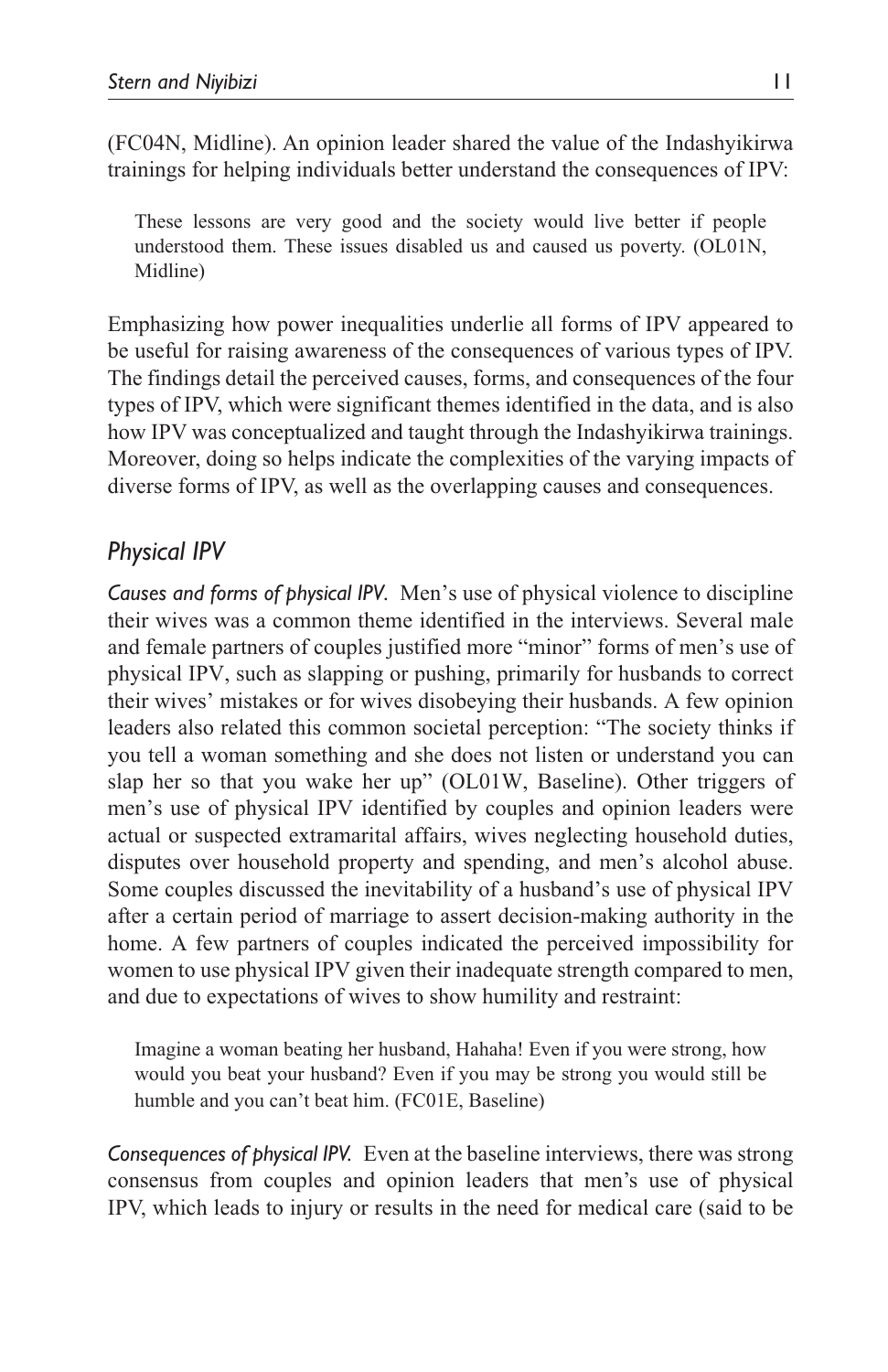especially more likely when men were drunk), has severe potential consequences. These include hindering emotional and financial development of families, potential handicap or disability of survivors, husbands being prosecuted, which often undermines economic well-being as men are typically primary breadwinners, and households having to pay a fine for survivors to obtain health care. A few partners of couples noted how physical IPV undermines one's community status, especially for women that experience IPV. The physical and emotional impacts of ongoing physical IPV included wives living in constant fear of their husbands, forgetfulness, weight loss, sadness, and anxiety, as emphasized by several female partners of couples:

I would put rice on fire and get lost in my thoughts, thinking about my problems and I would not even realize that the rice took fire! I was always complaining and I had been emotionally affected! I had lost so much weight. I had been emotionally so affected that I would even leave money somewhere and I would forget where I have put it! Briefly I was not fine. (FC01N, Midline)

Several participants noted the importance of dialogue to solve conflict rather than IPV given such potential consequences, which was reinforced by the trainings. Indeed, there was strong consensus that physical IPV does not solve anything or change behaviours, and several participants used a Kinyarwanda proverb to illustrate this "*Inkoni ivuna igufwa, ntabwo ivuna inges: A stick breaks the bone but does not break the habit.*" One female partner of a couple (FC02W, Baseline) remarked how physical IPV, rather than invoking women's respect for their partners, leads to disrespect and weakens the relationship. A male partner of a couple noted that physical IPV will not solve but rather exacerbate extramarital affairs:

If you beat her when she has been unfaithful, this won't make her stop committing infidelity; it will instead push her to be more unfaithful because she will say, it all amounts to the same thing, he will beat me whether or not I have committed infidelity. (MC04E, Baseline)

A severe potential consequence of regular IPV identified by a female partner of a couple and one opinion leader was men's murder of their intimate partners. One male partner of a couple reported that learning about this severe consequence of IPV through the curriculum motivated his abandonment of physical IPV:

They told me "what you are doing is not good. You will kill your wife, and after killing her, you won't find another wife like her." So, I understood that it is a shame and until now it has never happened again. (MC05E, Midline)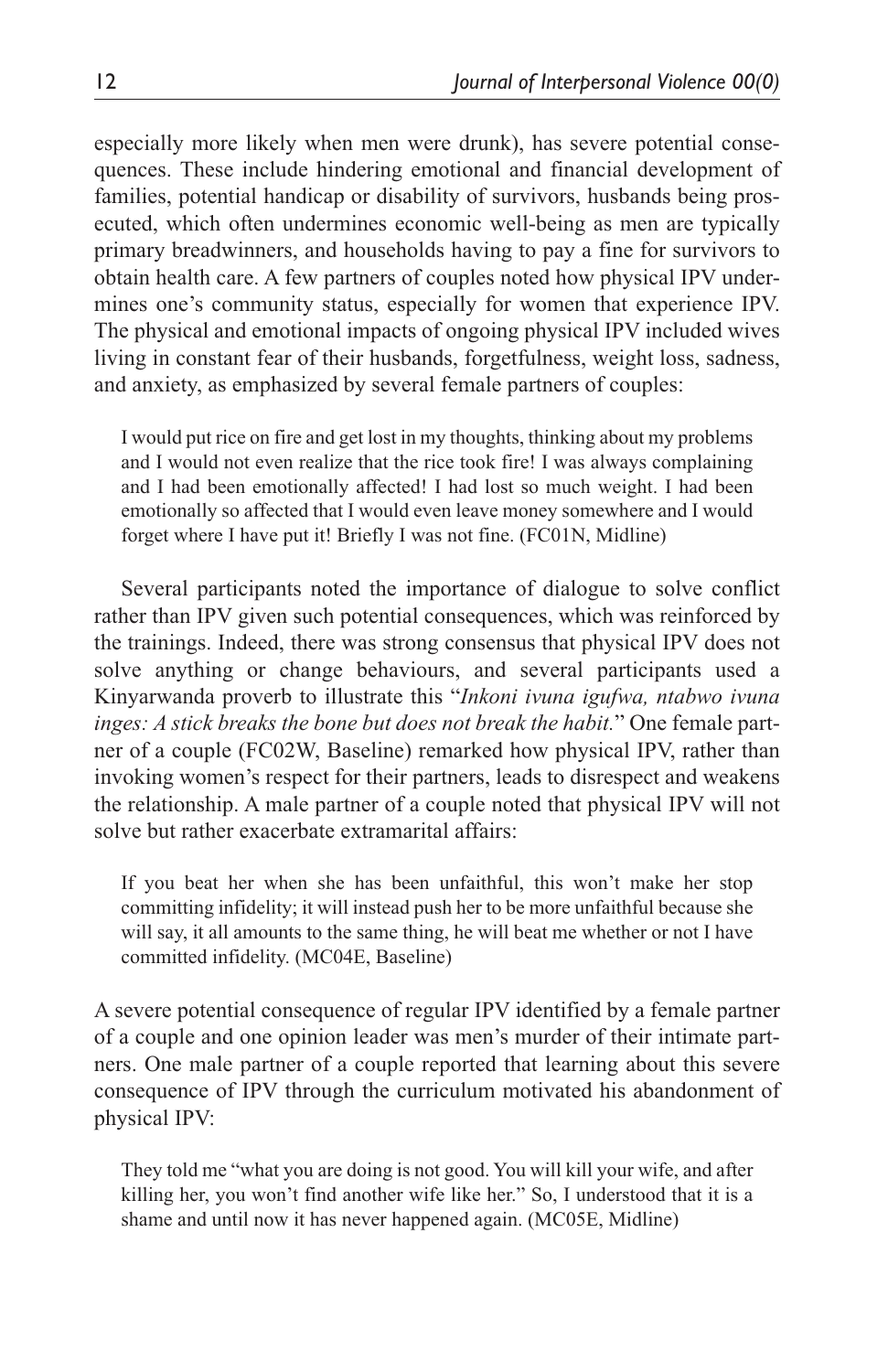After completing the curriculum, a few partners of couples reported learning about the harmful emotional and relational effects of more "moderate" forms of physical IPV, including slapping, and how this was also a form of using "power over":

It was just slapping her. My wife has always been patient. I used to come home drunk and I would argue with her but she could not tell me a word; but inside she was very hurt and very sad. She was carrying so much sorrow in her heart. (MC04N, Midline)

A few opinion leaders noted the expectation for community members to report incidences of physical IPV to local authorities to prevent its continuation and such consequences. They also discussed common public punishments by local authorities to prevent men's continued use of physical IPV:

They bring him in front of the village members and charge him a small jerry can of umusururu.2 They rebuke him and reprimand him, then they drink that umusururu. Sometimes they also give him advice, then let him go, but they give him a warning that if the same thing happens they will report him to the police. And we show him that what he is doing will cause negative consequences. (OL02W, Midline)

Several participants noted a significant reduction in men's use of physical IPV due to greater awareness of the negative consequences, which a few opinion leaders attributed to the government and community educational efforts, such as the parent's evening forums:

Now that there is the parent's evening forum and that people have been taught about it, you see that it reduced and there is no man who beats his wife anymore. When there is a conflict between them, he takes her to other people and they educate her. (OL02E, Baseline)

Acceptability of physical IPV was said to be shifting to the point where men could be mocked for using physical IPV given the related negative consequences:

There is no legitimacy in beating a wife, it's rather destroying the household. And his friends can even laugh at him saying "do you think that it is still acceptable to beat a wife?" (FC01E, Baseline)

## *Economic IPV*

*Causes and forms of economic IPV.* According to the Indashyikirwa trainings, economic IPV refers to any act that causes economic harms such as withholding family finances, stopping someone from getting or keeping a job,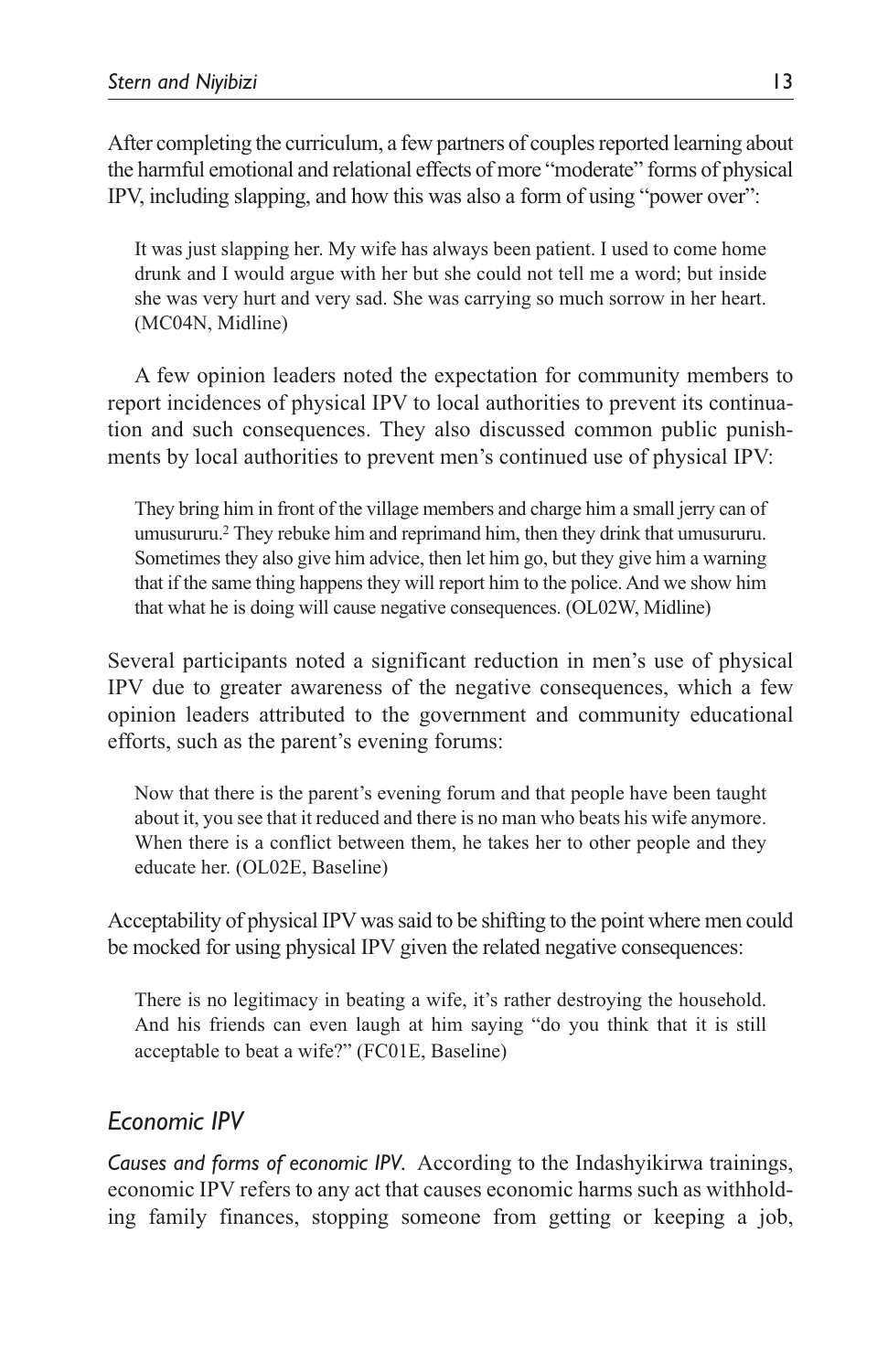demanding to take or control someone's earnings, spending jointly earned family income without a spouse's consent, and preventing someone from owning property or inheriting land. Several participants relegated the commonality of men's use of economic IPV according to this definition. A persistent manifestation of economic IPV given was men denying their wives' access to property or inheritance of land, although it is their right under the law in Rwanda:

Some couples even though they are legally married and signed for having equal rights on the property, you see a man saying: "these are mine, that is my plot of land, that is my goat, that is my hen, that is my home." He calls everything his up to the small things at home, regardless of the fact of being legally married. Sometimes you see that such a woman is living in misery where she cannot even get clothes. (OL01W, Midline)

Several female partners of couples reported that their partners regularly spend money on alcohol rather than using available funds to support daily living costs, which in this baseline interview was identified as a form of violence:

The family may starve because he may earn his pay and buys alcoholic drinks for other people and he finishes all the money and comes home without money to provide food for the family. There is a man who doesn't beat you but who makes you suffer in a different way. If someone doesn't beat you but he doesn't provide food for you and he doesn't make you dress properly, that is also seen as violence. (FC04E, Baseline)

A few female partners of couples reported that their husbands could force them to give them their earnings, or prevent their access to household income. Several female partners appreciated learning that economic IPV was a violation of their rights through the curriculum. After discussing economic IPV through the curriculum, one opinion leader noted the importance of greater community awareness of forms and consequences of economic IPV: "Some people don't understand that financial violence is one of the types of violence. We still want to reinforce this" (OL01N, Midline).

*Consequences of economic IPV.* At the point of the baseline interviews, a few male and female partners of couples identified that economic IPV can trigger physical and/or sexual IPV:

Sometimes he goes to the bar and if he earned some money he spends it all there. He can come home being full whereas we didn't eat anything and he wants to have sexual intercourse, even if I might not be well. When you refuse to do it, that is when we can fight. (FC04E, Baseline)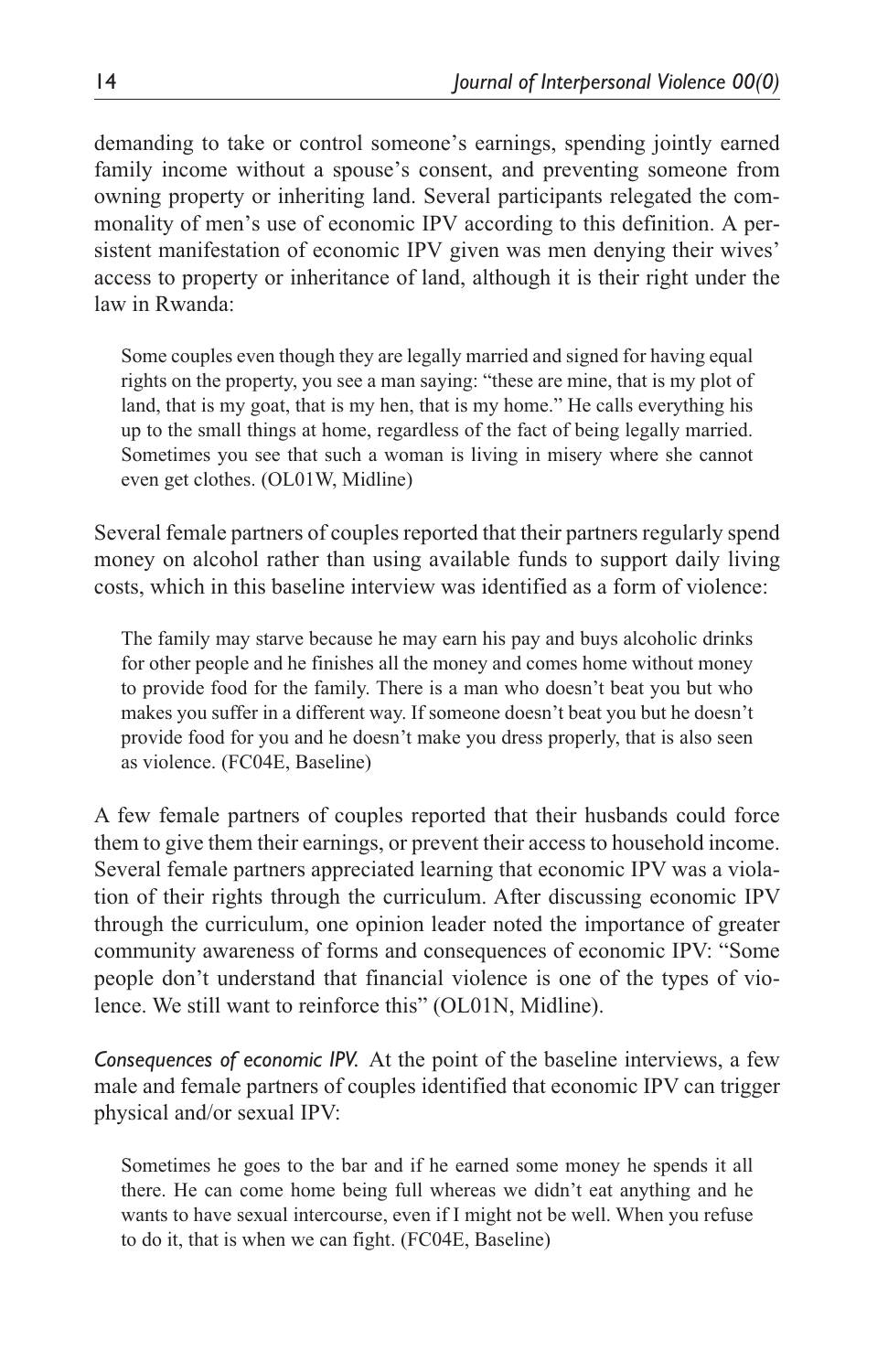At both the baseline and midline interviews, several female partners of couples identified how their husbands preventing them from accessing household earnings had a significant toll, including undermining their self-confidence and respect, and hindering their ability to meet daily living costs. A few female couples also related the negative impact this has on children:

Sometimes children are victims of violence because of their parents. When they were among other children who are clean and they don't have clothes sometimes I would spend a week without soap and he was refusing to buy this and you could see that our children were not clean. (FC04E, Midline)

A few opinion leaders and male partners of couples reported learning about the harmful relationship impacts of economic IPV, and the overlapping links with other forms of IPV through the curriculum:

We have seen that not giving your wife the right to household property can be a cause of violence, especially when your wife realizes you squandered the family property she can rebuke you and when she does, you can commit the physical violence such as beating her or injuring her. (MC01W, Midline)

At the midline interviews, many men reflected how preventing their wives' access to resources, economic decision-making, or spending money on alcohol to the neglect of household needs, had significant financial consequences. The majority of male and female partners of couples appreciated learning about the household, economic, and relationship benefits of balancing and sharing economic resources and decision-making through the curriculum.

# *Emotional IPV*

*Causes and forms of emotional IPV.* While acceptability of and frequency of physical IPV was generally said to be diminishing, a few opinion leaders and several partners of couples lamented the extent of men's regular use of emotional IPV. Common forms of men's emotional IPV identified included verbal abuse, shouting, belittlement, harassment, extreme jealousy, expelling women from their home, denying their association with others, and control of their movements. Some women reported threats of abandonment, which was more likely raised by informally married women as their rights to property or custody in case of separation is not guaranteed. One female partner of a couple related the emotional consequences of her husband's jealousy and identified this as violence after the training:

He would not allow me to go anywhere. When I had gone to the market, you know that sometimes one gets distracted by different things in the market.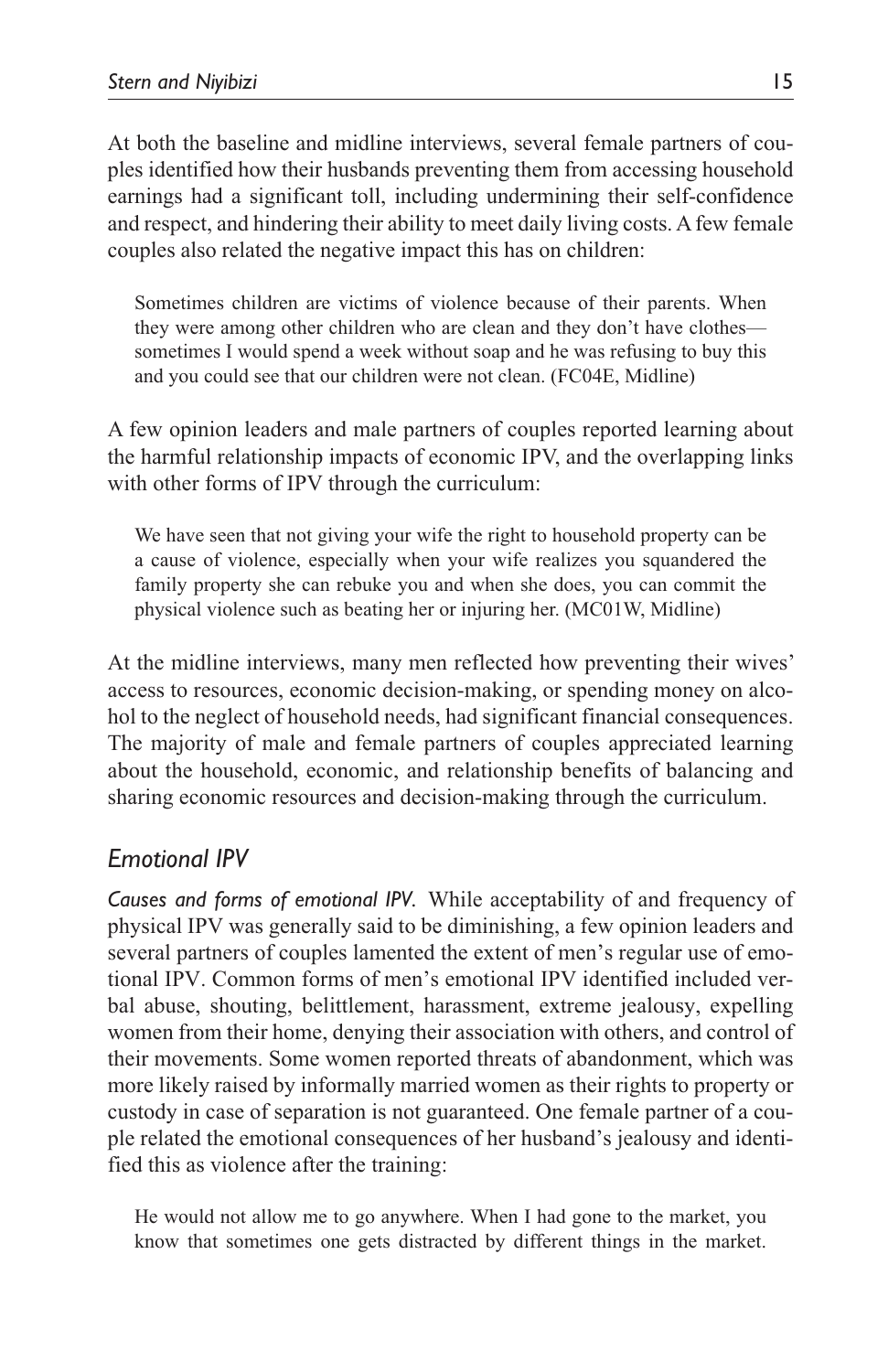When I had taken long when I came back home he would argue with me telling me: "that is not where you had gone. Go back there!" and that was bothering me and it made me sad, I felt that it was violence. (FC04E, Midline)

Although this was overall said to be less common, a few male partners of couples reported experiencing emotional abuse by their intimate partners, primarily around being humiliated or criticized for not providing enough financially.

*Consequences of emotional IPV.* Several partners of couples and opinion leaders reflected on the damage emotional IPV causes to relationships and individual well-being:

I call it torture where someone makes you suffer for a long time and doesn't even beat you. If someone persecutes you every single night or if someone always tells you words that hurt you. We have at least four households out of ten, where you can find people who experience these problems; you cannot find signs that they have been beaten or injured but you find that the man is not proud of his wife or the wife is not proud of her husband. You can find that a wife wishes that her husband leaves so she is peaceful. (OL01E, Baseline)

Several partners of couples and a few opinion leaders also identified the negative influence ongoing conflict among couples has on children, including on their mental health, well-being, and school performance:

If parents are always in conflict, shouting, they are introducing a bad thing in the family: children don't get good education, they don't study well, children can't reach any development. (OL02W, Midline)

Despite these identified negative consequences, emotional IPV was generally a more normalized and justified form of IPV. Several partners of couples reported only identifying emotional IPV as a form of violence through the Indashyikirwa training, and how this has reduced as a result of such awareness:

Sometimes you thought that as a woman your husband had to give you orders, or a husband could always harass you but we found out that it is not right and now it has changed. (FC03N, Midline)

Several male and female partners of couples reported the value of learning about the consequences of using abusive, harsh language through the couples curriculum, and the importance of rather using constructive and communicative dialogue: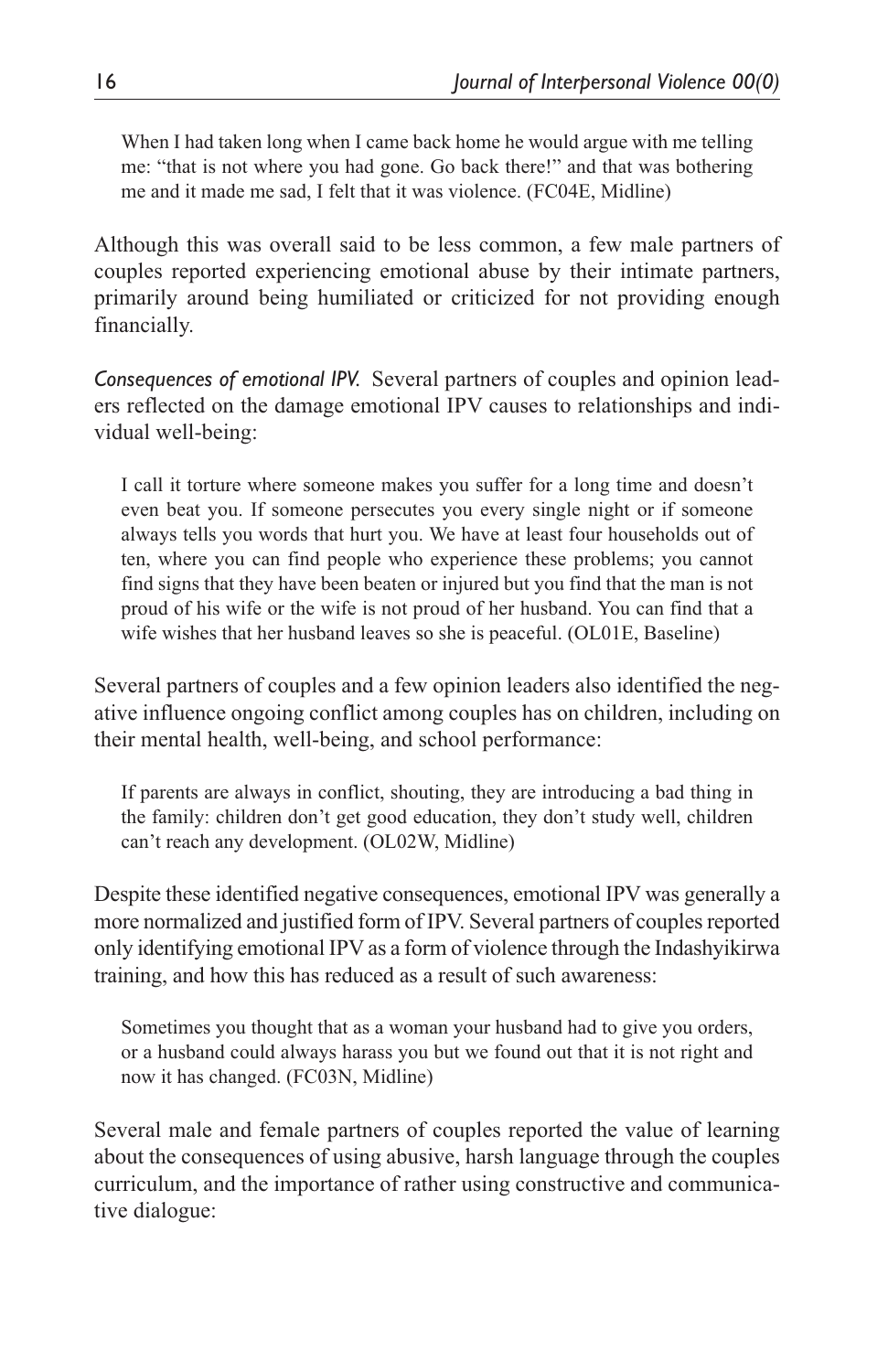If you talk to her nicely she will respond to you nicely. We found out that verbal violence is on top to destroy households. (MC04E, Midline)

Identifying how verbal abuse was a form of using "power over," including by men over their wives, parents over their children, and opinion leaders in their own work, was said to be helpful for raising awareness of the consequences of such abuses of power.

### *Sexual IPV*

*Causes and forms of sexual IPV.* According to the Indashyikirwa trainings, sexual IPV could include forced sex/rape, marital rape, unwanted touching, grabbing sexual parts of the body, making someone do sexual things against their will, refusal to have protected sex, and defilement. Men's use of coerced sex against their wives was identified as a common phenomenon by partners of couples, although not readily identified as a form of violence, especially at the baseline interviews. Several partners of couples shared their perceptions that wives refusing sex may indicate infidelity or lack of sexual desire of their partner, leading to jealousy, conflict and/or physical IPV, or husbands being more prone to seek outside sexual partners. Several female partners of couples reported their sense of responsibility to be readily available for sex, to avoid such negative consequences. A few female partners reported having learned this through religious marriage processes:

We learned that especially during the religious marriage service, it is one of the lessons they teach the brides and the bridegrooms, because those are your responsibilities as a wife. If you refuse [sex] multiple times, you would be pushing him to become unfaithful to you. You can provoke problems for yourself by causing anger to him. Even if you may be angry you should endure and let him satisfy his sexual desire because he may become angrier than you are. (FC02E, Baseline)

A few male partners of couples also reported learning about their right to always have sex with their wives through religious institutions and messages, and one religious opinion leader (OL02W, Baseline) lamented this problematic perception. Several couples conceded that when men are drunk, they are more likely to force or coerce sex, and be less understanding of their wives' reasons to refuse sex. A few opinion leaders and couples noted that sexual IPV was more difficult to report to authorities for being highly stigmatized, and due to women's poor awareness of their rights to report marital rape: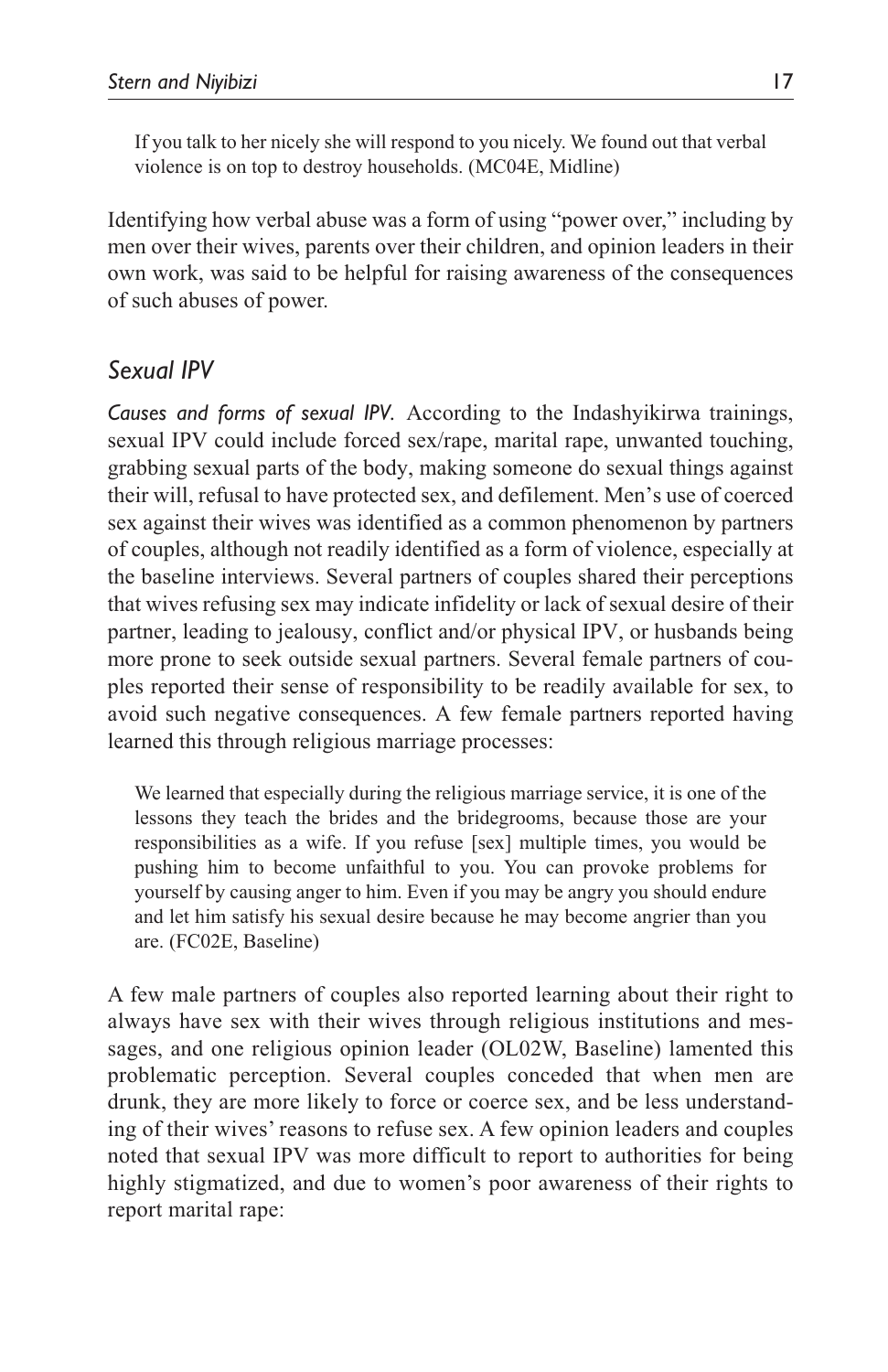She has sex unwillingly but thinks, instead of him beating me, let me accept. It's kind of forced sexual intercourse. But because they live together, she cannot file a case saying "he has raped me." (MC03N, Baseline)

Yet, several couples and opinion leaders also indicated that wives' refusal of sex does not justify violence and indicated valid reasons for wives to not be interested in sex including being ill, menstruating, being tired from work, and/or being responsible for all domestic duties. At the midline interviews, a few partners of couples noted how such reasons should be communicated to avoid disputes or coercion, which was emphasized through learning the value of open communication about sexual readiness, needs, and desires.

*Consequences of sexual IPV.* Several partners of couples and a few opinion leaders discussed a wealth of harmful consequences of forced or coerced sex in intimate relationships including causing physical pain, weakness, sadness, and anxiety. A few female partners of couples reflected on the emotional damage and humiliation caused by their partners having pressured or forced them to perform sexual acts or engage in sexual positions they felt uncomfortable with. A few partners of couples shared their perceptions that forced or coerced sex is not satisfying, for both men and women. One female partner of a couple related how coerced sex diminishes love:

When he does it [sex] by force, without preparing me, the consequence that I see is that your love progressively disappears due to misunderstandings. (FC04E, Baseline)

Indeed, a few female partners of couples relegated the negative relationship consequences of coerced sex, such as undermining communication:

You feel that you are not in the mood for sex and then you refuse but he can get angry, and there are even those who can go for days without speaking to each other. But when you see that he becomes angry and there is no peace at home, you just accept and do it because it is one of your responsibilities. (FC03E, Baseline)

A few male partners of couples reported learning to identify sexual IPV and the related consequences through the curriculum, which was a shift from their perceived right to always have sex with their wives:

I thought, my wife is mine, I married her; so, there is nothing which can prevent me from having sexual intercourse with her. But then, after receiving the lesson on sexual intercourse, we found out that she can sometimes be feeling unwell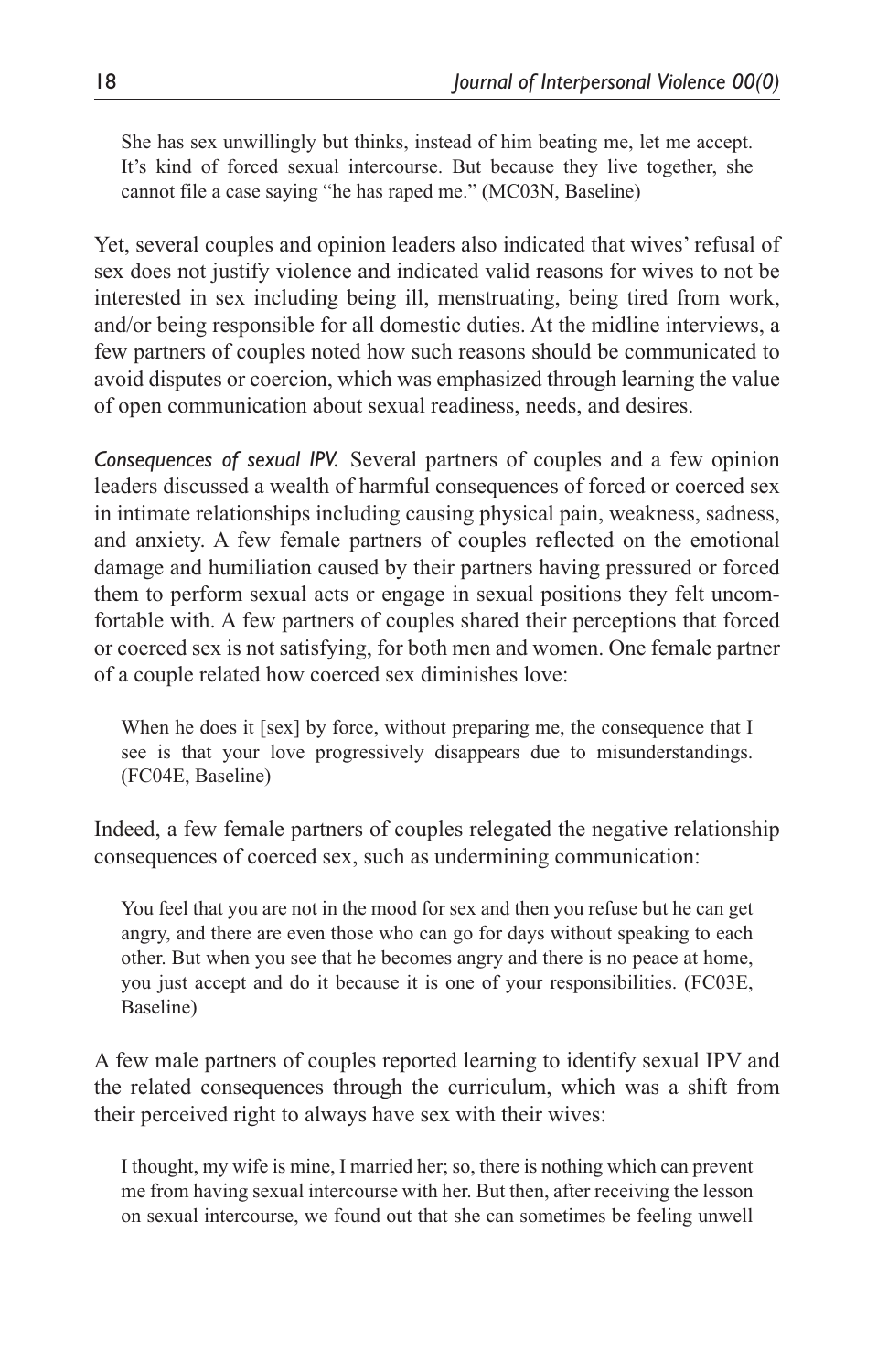when you force her to have sexual intercourse, in that case you are committing violence. (MC04W, Midline)

A few female partners of couples valued learning through the curriculum their rights under the law to have consensual sexual relations with their partners. Both male and female partners of couples reported the value of identifying through the curriculum that sexual IPV is broader than physically forcing sex, to include forms of sexual coercion such as through manipulation, emotional abuse, or to avoid conflict. At the midline interviews, the majority of couples reported an appreciation of learning about the benefits of consensual, equitable sex, as a powerful alternative to the harmful identified consequences of coerced sex.

# **Discussion**

Participants were generally highly aware of the Rwandan government's mandate to prevent physical IPV, and the associated consequences. There was generally less awareness of legal protections against marital rape or women's protection against certain forms of economic IPV, such as legally married women's rights to joint access of household property. All forms of IPV were said to be primarily committed by men, which has also been documented through Rwandan population-based studies (Umubyeyi et al., 2014). Although several participants justified more minor forms of men's physical IPV, participants most readily identified consequences of physical IPV, which was generally perceived as highly discouraged, visible, and more likely subject to stigmatization and/or punishment. As a result, acceptance of men's use of physical IPV was said to be greatly reducing. The data suggest that the curriculum further raised couples' awareness of the harms of more "minor" forms of physical IPV like slapping, through emphasizing how this was a form of "power over," and identifying the related consequences such as undermining love, respect, causing humiliation, and anxiety. The curriculum also helped couples identify how a pattern of physical IPV could become progressively worse to the point of severity, such as murder, which helped shift some men's attitudes toward tolerance of physical IPV. Learning about the benefits of relationships without any physical violence was also helpful to undermine opinion leaders' and couples' tolerance of certain forms of physical IPV.

The baseline interviews with couples and opinion leaders suggest the commonality of women's experiences of economic IPV, despite the legal reforms in Rwanda meant to encourage women's economic empowerment and equal decision-making around household property. Other studies in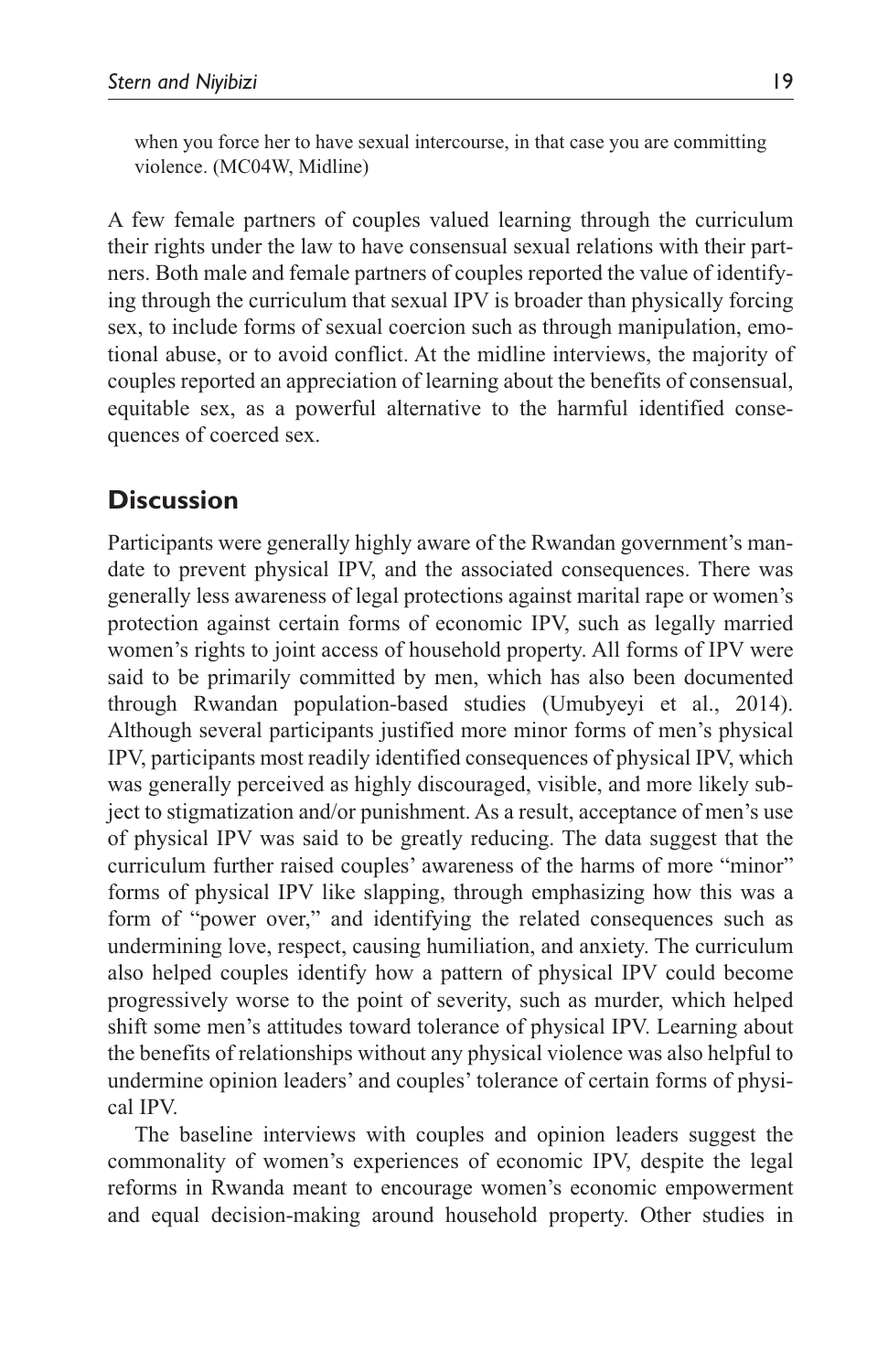Rwanda have found that even if formally married women provide written consent to sale or transfer of land due to the property law, they lack bargaining power around management, use, and control of land; stay quiet to maintain peace in the household even if they disagree; and/or are coerced by their husbands to sign (Kaiser Hughes, Ndangiza, & Ikirezi, 2016; Mwendwa Mechta, Buscagli, Bikesha, & Routte, 2016). A major limitation of the Successions Law is that while legally married spouses must provide consent for the transfer of marital property, no provision requires spouses to share the profits associated with the transactions (Mwendwa et al., 2016). Moreover, only legally married women are guaranteed rights to property and custody of their children in the case of divorce or separation from their spouse (Mwendwa Mechta et al., 2016; Powley, 2007). This limitation was raised as a concern by some participants, and could mean informally married women were especially prone to threats of abandonment. Many female partners of couples identified consequences of economic abuse, including how this was linked to other forms of IPV, and could exacerbate poverty and their inability to meet daily living needs. This may be especially salient with this study population given that the majority of couples trained were from vulnerable socioeconomic backgrounds. Many women were unaware that economic abuse was a form of IPV or a violation of their rights, which they appreciated learning through the curriculum. Men were generally less aware of the identification and consequences of economic IPV at baseline, although reported learning about the harms of such IPV through the curriculum including poverty, undermining their partners, and negatively impacting children. Couples and opinion leaders reported that learning the financial benefits and skills to balance economic decision-making was a powerful alternative to men holding all of the economic decision-making power.

Men's use of emotional IPV against women was said to be more common, typically less sanctioned and publicly visible than physical IPV, with less recognition of the harmful consequences. Emotional IPV was also reported to be the most common form of IPV committed against men, but generally less frequent or severe compared to women's experiences of such IPV. A population-based study in Rwanda similarly found that psychological IPV was the most common type of IPV targeting men (Umubyeyi et al., 2014). While several women identified negative consequences of experiencing emotional IPV including humiliation, disrespect, anxiety, and undermining the relationship, this was a more normalized form of abuse at the point of the baseline interviews. The majority of opinion leaders, male and female partners of couples learned to identify emotional abuse as a form of IPV and use of "power over" through the trainings. It was helpful for opinion leaders and couples to learn how to manage triggers of conflict using constructive,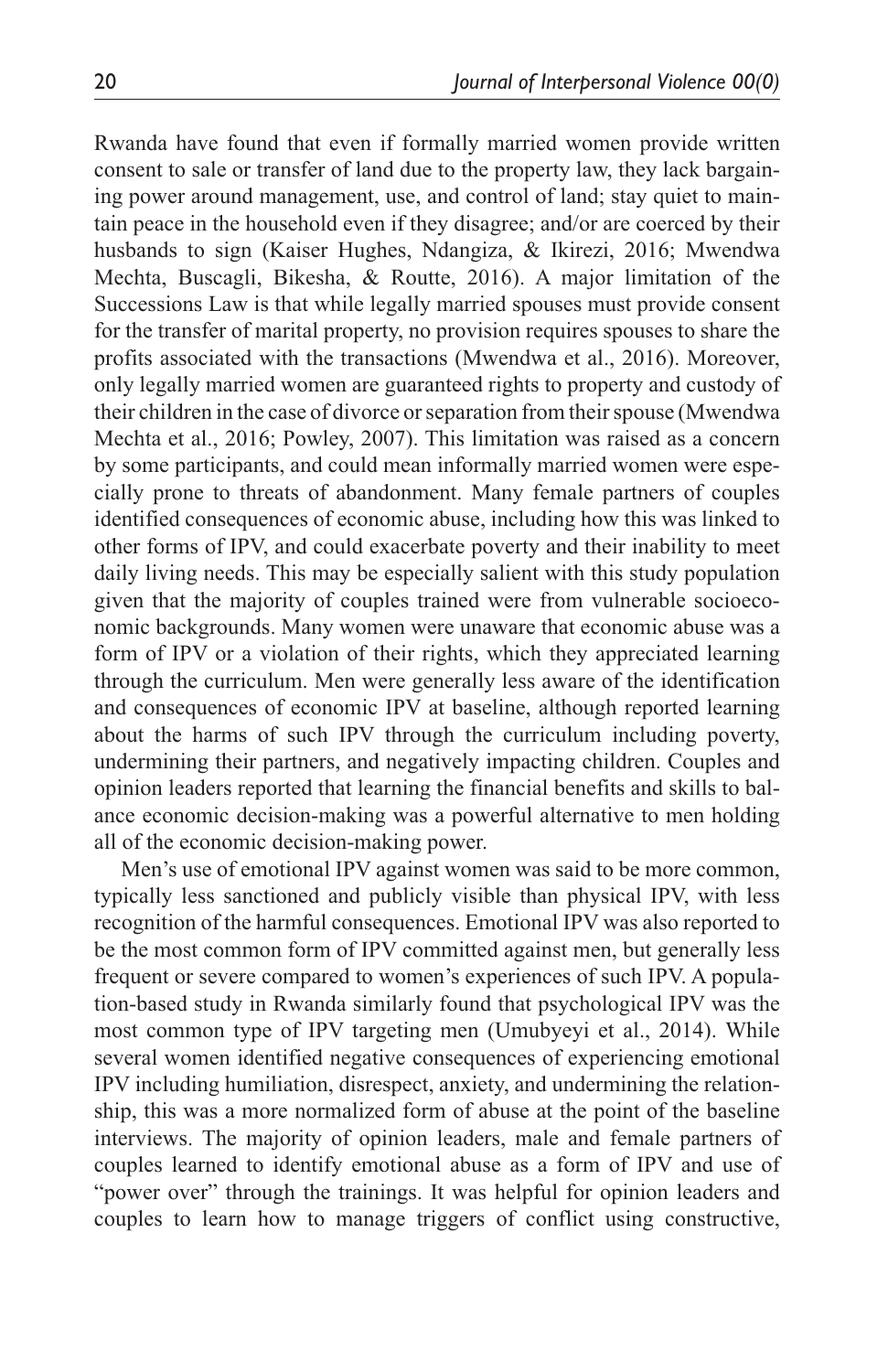positive communication rather than verbal abuse, shouting, harsh or critical language, especially given the identified consequences of using the later.

Although many participants readily identified a variety of negative consequences of sexual IPV, the experiences of coerced sex were conflated by notions of women's responsibilities to submit to their husbands' sexual desires to avoid further negative consequences, and perceptions of men's rights to always have sex with their wives. The curriculum helped raise couples' awareness of a broader understanding of sexual coercion. Participants also suggested valid reasons for partners to not be interested in sex, and the curriculum helped emphasize how these, as well as sexual desires and needs, should be openly communicated among partners. Women and men also reported learning about the negative consequences of sexual IPV, and the benefits of consensual, equitable sex through the curriculum.

The data speak to the importance of supporting beneficiaries to not only understand the consequences of IPV, but also identify and manage triggers of IPV. One of the main triggers of all forms of IPV identified by couples and opinion leaders was men's alcohol abuse, which was also linked to harsher consequences, such as severe physical injuries. Thomson et al (2015) analysis of the Rwanda 2005 and 2010 DHS similarly found that a husband who consumes alcohol often was a significant risk factor for IPV. Another study which interviewed more than 3,600 Rwandan men and women aged 18 to 60 found that more than one in three men who drink beats their partner, whereas less than one in five who do not drink use violence (Slegh & Kimonyo, 2010). This study suggested alcohol use is part of the construction of a dominant, powerful, and often violent male role. Importantly, the Indashyikirwa couples curriculum had a session on skills to reduce alcohol use as a common trigger of violence, which was identified by the program partners as critical to the context. Participants also reportedly benefitted from learning other skills to manage triggers of violence including constructive, open communication and joint decision-making.

#### *Limitations*

While it is valuable to have baseline and midline interviews with opinion leaders and couples to track shifting perceptions of IPV, it is important to note that the data from couples reflect their immediate perceptions after completing the curriculum, which may thus be socially biased. We tried to minimize such biases by emphasizing interviewers' external relation to the program, and that couples' and opinion leaders' participation in the interviews would in no way affect their relationship with the program. Endline interviews will be conducted with the same subset of couples and opinion leaders one year after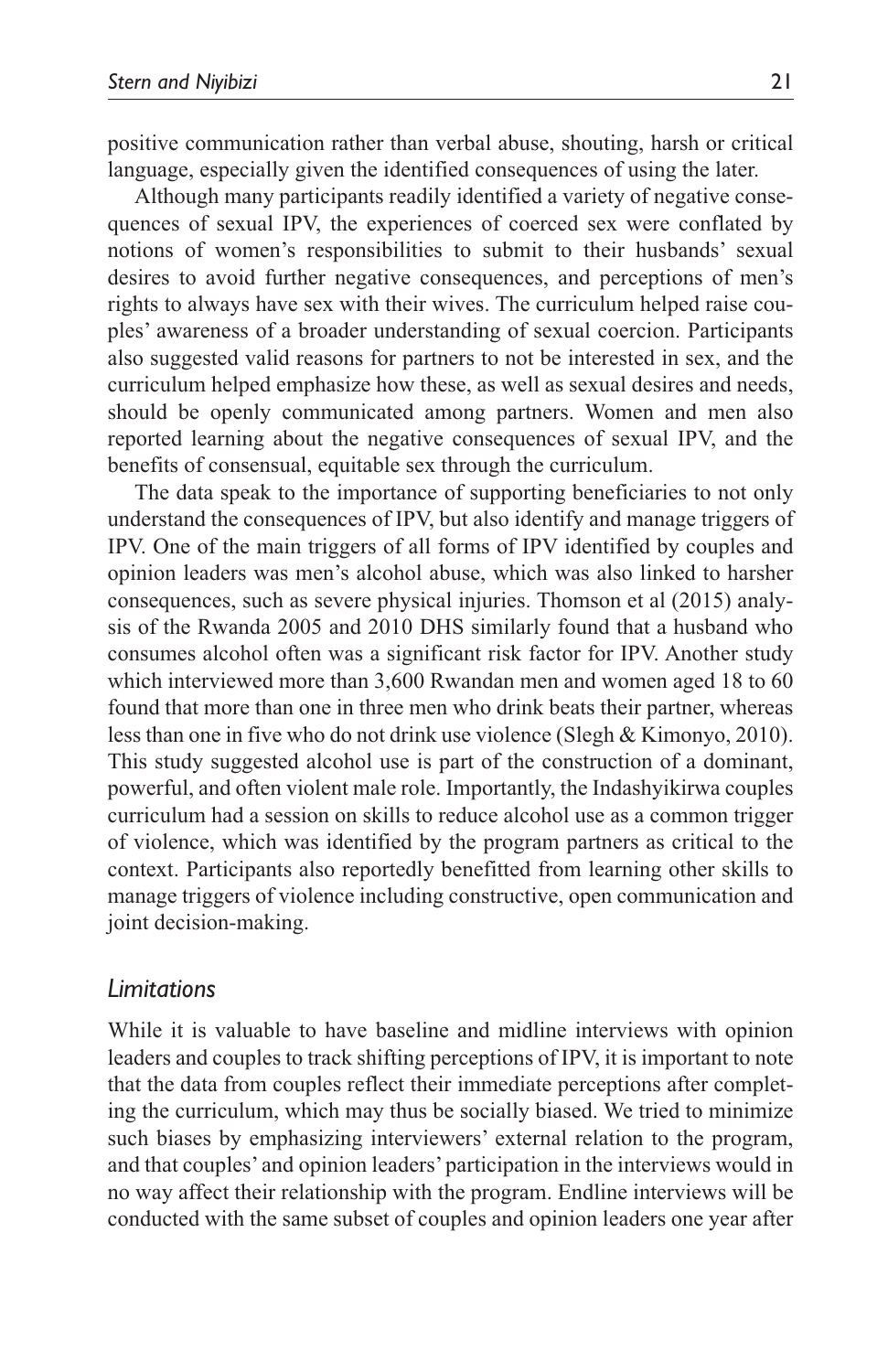their midline interviews to trace the longer-term influence of the program and their processes of change. At endline, we will also be able to triangulate the findings with the RCT conducted with couples that completed the curriculum. More widespread and longitudinal data are warranted to better identify the consequences of IPV, especially areas with major gaps, such as the economic costs of IPV. Such insights could be especially salient in developing country contexts to support efforts for IPV prevention.

# **Implications**

There was some indicated awareness of the overlapping links between the various forms of IPV, which indicates the importance of comprehensively addressing all types of IPV. There is evidence in Rwanda suggesting that economic violence where women and children are not provided for is often present in conjunction with other types of IPV (Mannell et al., 2016; Umubyeyi et al., 2016). There have also been valid concerns that programs that primarily focus on prevention of physical and sexual IPV may inadvertently shift men toward emotional IPV, an alternative means of controlling their partners (Abramsky et al., 2016). The data emphasize the need for the Indashyikirwa program to build on the quite good understanding of the negative consequences of physical IPV, and support greater identification and awareness of consequences of less visible and scrutinized forms of violence, such as reportedly "minor" forms of physical violence like slapping, emotional abuse, and sexual coercion in relationships. Highlighting the links and overlapping consequences between all forms of IPV, their relations to power imbalances, and the legal protection against various forms of IPV appeared to be helpful for doing so. The findings also emphasize the need to address societal norms emphasizing the privacy of domestic sexual issues, and support couples with sexual communication skills, including reasons to refuse sex, to prevent sexual IPV. They also suggest the importance of engaging religious institutions and messaging, a powerful transmitter of social and gendered norms related to sexual relations and decision-making. Indashyikirwa is importantly planning to use materials for the community activism that draw on religious texts and messages to support gender equality, and will continue to engage with the trained religious opinion leaders in the ongoing activism activities.

Although the training supported beneficiaries to identify the harmful consequences of IPV, it concurrently supported an identification of the benefits of nonviolent, equitable relations, including relational, sexual, family, and economic benefits. Several partners of couples related how all forms of IPV can diminish quality of relationships, including love and respect. Thus,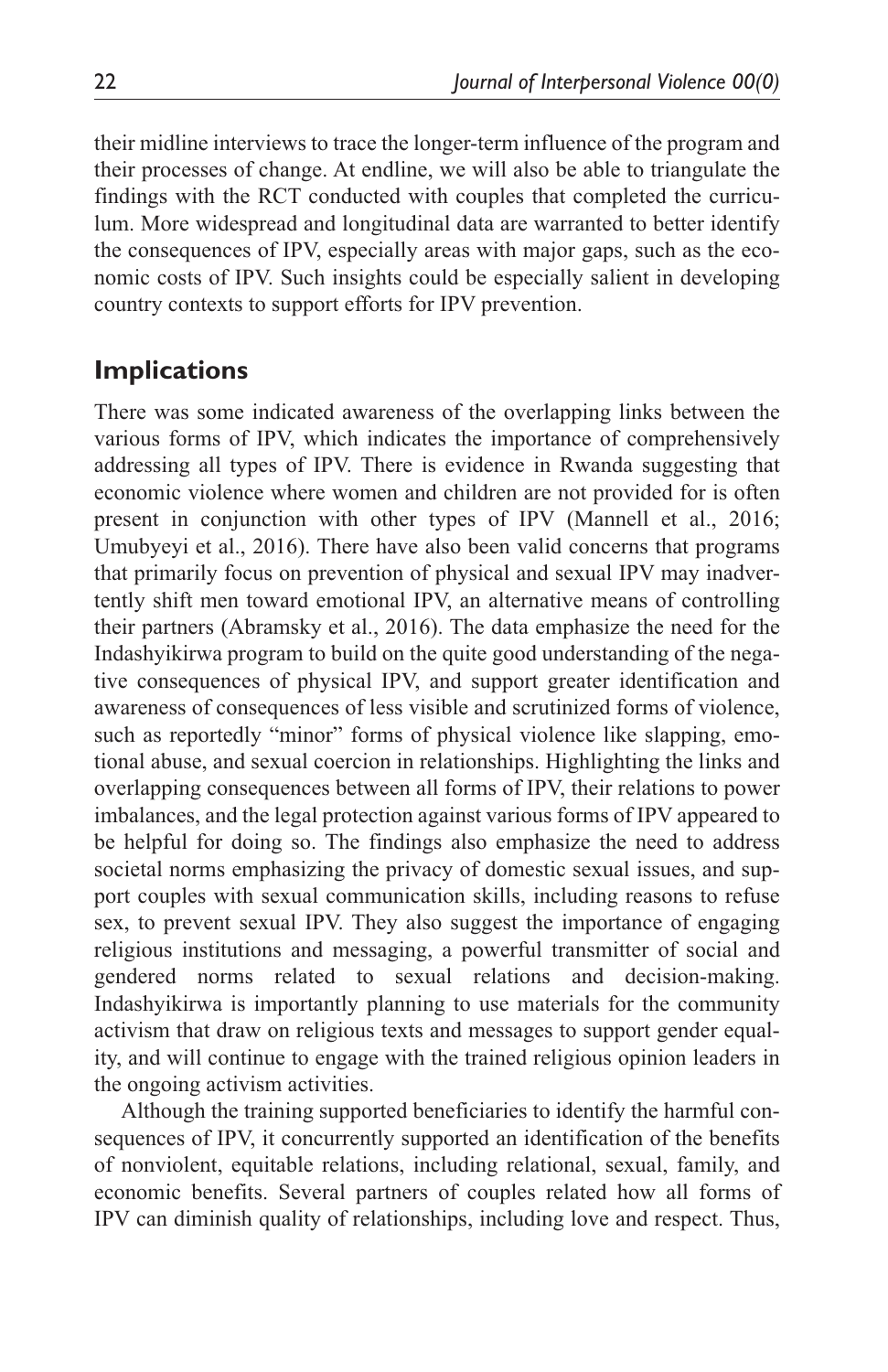promoting these relationship qualities and values may be important for supporting nonviolence. Starmann et al. (2017) assessed processes of change among couples exposed to SASA! in Uganda, and suggested that the program's focus on relationship values such as love, respect, and trust helped reduce violence and improve relationship quality. The negative implications of IPV on children were also identified, and could provide a powerful platform to promote the value of non-violent families. Indeed, positive, engaged modes of fatherhood have been found to be a powerful avenue to engage Rwandan men in gender equality (Slegh & Kimonyo, 2010).

Although significant work has taken place in Rwanda to raise awareness of the consequences of IPV, it is clear from this study and other perspectives (cf. Wallace, Haerpfer, & Abbott, 2008), that the impressive GBV prevention efforts, laws, and policies need to be better rooted in social values and norms. Although the long-term impact of the Indashyikirwa program cannot yet be demonstrated, it promisingly seems that in addition to legal and policy reforms, offering safe spaces for stakeholders and couples to discuss, evaluate, and modify perceived consequences of IPV is critical. However, difficult social contexts have been found to hinder the ability of small group education beneficiaries to maintain increased awareness and changed attitudes if their broader environment is not addressed (Campbell & Cornish, 2010). Community mobilization strategies to prevent IPV are warranted as when significant masses of people change their beliefs and behaviors, social norms can change, which reinforces the attitude and behavior changes of individuals and families (Abramsky et al., 2012). Importantly, the Indashyikirwa curriculums are situated within community activism efforts to identify, raise awareness of the consequences of IPV, and promote the benefits of nonviolence among the broader community and with key stakeholders.

#### **Acknowledgments**

We would like to acknowledge the Indashyikirwa partners of CARE International Rwanda, RWAMREC, and Rwanda Women's Network who have provided generous and valuable input into validating and interpreting the findings. We also wish to thank all the participants for sharing their stories with us.

#### **Declaration of Conflicting Interests**

The author(s) declared no potential conflicts of interest with respect to the research, authorship, and/or publication of this article.

### **Funding**

The author(s) disclosed receipt of the following financial support for the research, authorship, and/or publication of this article: This piece of research was funded by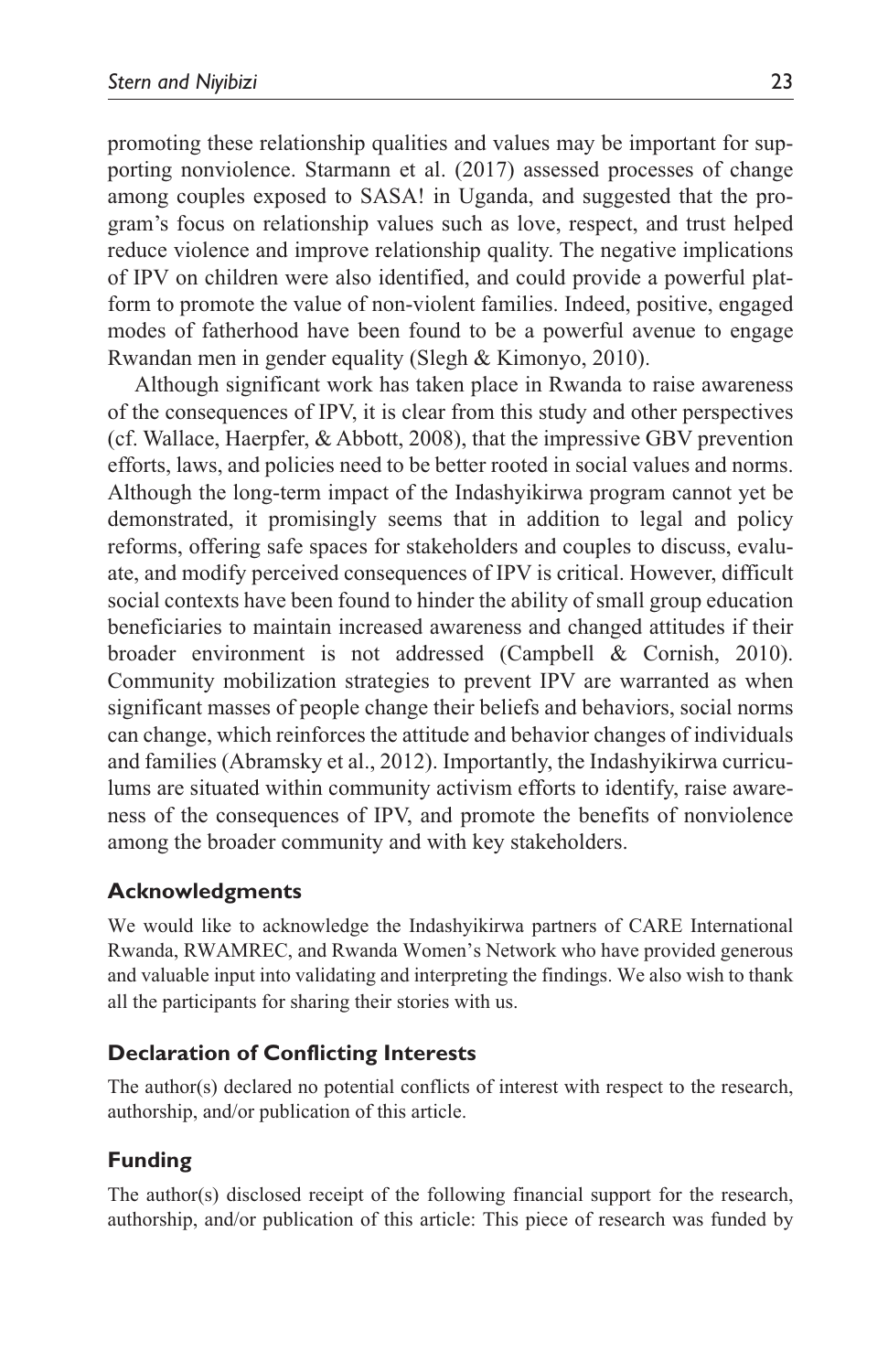DFID-UK as part of the Global What Works to Prevent Violence against Women and Girls Program.

### **Notes**

- 1. The National Women's Council in Rwanda, which was established in 1996, is a social forum where girls and women pool their ideas to solve their own problems and to participate in the development of the country. The council has structures from the grassroots up to the national level, and provides for women's participation in local governance at all administrative levels.
- 2. A Rwandan alcoholic drink made with sorghum.

#### **References**

- Abramsky, T., Devries, K., Kiss, L., Francisco, L., Nakuti, J., Musuya, T., . . . Watts, C. (2012). A community mobilisation intervention to prevent violence against women and reduce HIV/AIDS risk in Kampala, Uganda (the SASA! Study): Study protocol for a cluster randomised controlled trial. *Trials*, *13*, Article 96. doi:10.1186/1745-6215-13-96
- Abramsky, T., Devries, K., Michau, L., Nakuti, J., Musuya, T., Kyegombe, N., & Watts, C. (2016). The impact of SASA!, a community mobilization intervention on women's experiences of intimate partner violence: secondary findings from a cluster randomised trial in Kampala, Uganda. *Journal of Epidemiological Community Health*, *70*, 818-825. doi:10.1136/jech-2015-206665.
- Alio, A. P., Clayton, H. B., Garba, M., Mbah, A. K., Daley, E., & Salihu, H. M. (2011). Spousal concordance in attitudes toward violence and reported physical abuse in African couples. *Journal of Interpersonal Violence*, *26*, 2790-2810. doi:10.1177/0886260510390951
- Braun, V., & Clarke, V. (2006). Using thematic analysis in psychology. *Qualitative Research in Psychology*, *3*, 77-101. doi:10.1191/1478088706qp063oa
- Buzawa, E. S., & Buzawa, C. G. (2013). What does research suggest are the primary risk and protective factors for intimate partner violence (IPV) and what is the role of economic factors? *Journal of Policy Analysis and Management*, *32*, 128-137. doi:10.1002/pam.21668
- Campbell, C., & Cornish, F. (2010). Towards a "fourth generation" of approaches to HIV/AIDS management: Creating contexts for effective community mobilisation. *AIDS Care*, *22*(Suppl. 2), 1569-1579. doi:10.1080/09540121.2010.525812
- Campbell, C., Scott, K., Nhamo, M., Nyamukapa, C., Madanhire, C., Skovdal, M., . . . Gregson, S. (2013). Social capital and HIV competent communities: The role of community groups in managing HIV/AIDS in rural Zimbabwe. *AIDS Care*, *25*(Suppl. 1), S114-S122. doi:10.1080/09540121.2012.748170
- Debusscher, P., & Ansoms, A. (2013). Gender equality policies in Rwanda: Public relations or real transformations? *Development and Change*, *44*, 1111-1134. doi:10.1111/dech.12052
- Devries, K. M., Child, J. C., Bacchus, L. J., Mak, J., Falder, G., Graham, K., . . . Heise, L. (2014). Intimate partner violence victimization and alcohol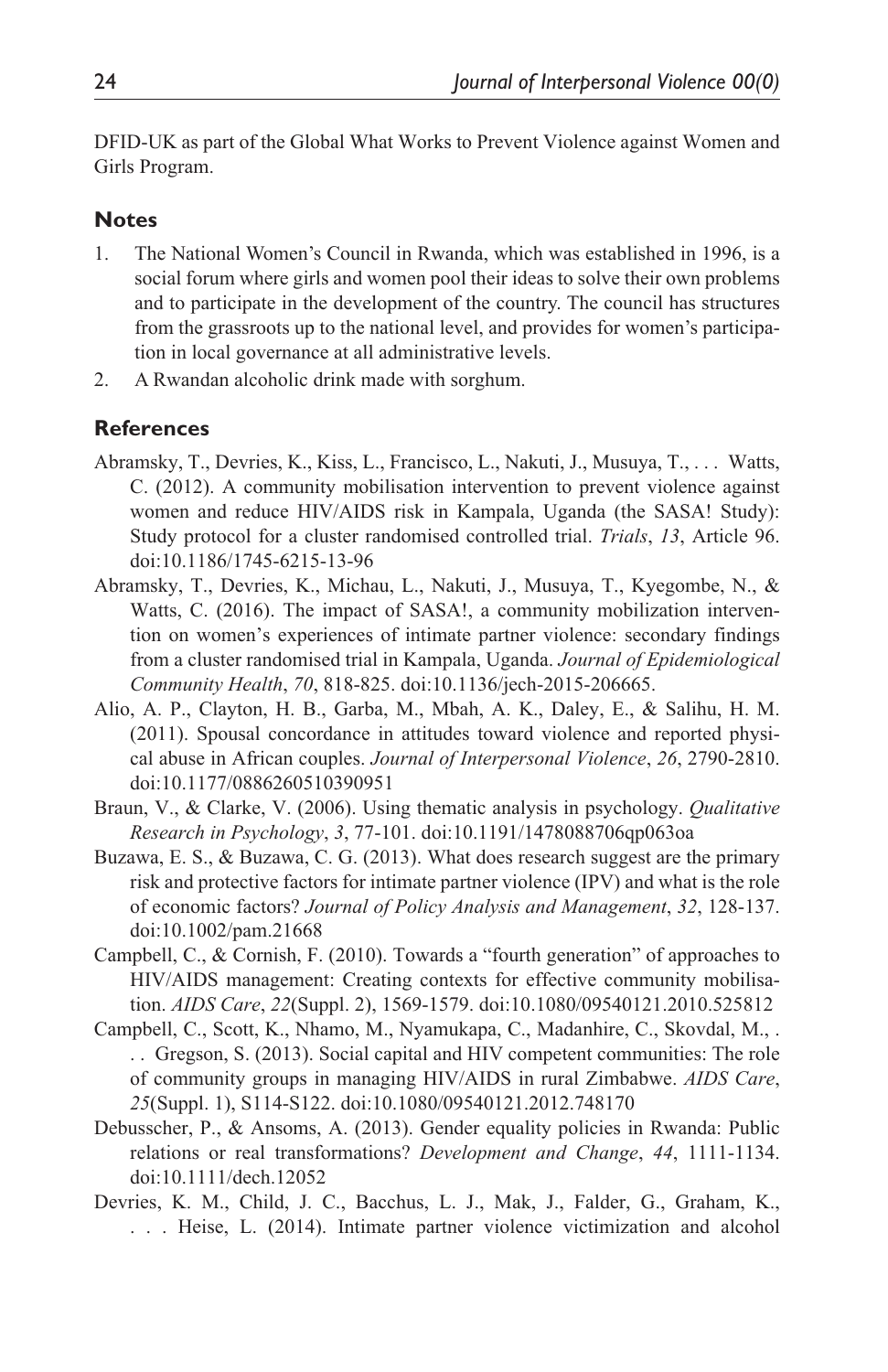consumption in women: A systematic review and meta-analysis. *Addiction*, *109*, 379-391. doi:10.1111/add.12393

- Devries, K. M., Mak, J., Garcia-Moreno, C., Petzold, M., Child, J., Falder, G., . . . Watts, C. H. (2013). The global prevalence of intimate partner violence against women. *Science*, *340*, 1527-1528. doi:10.1126/science.1240937
- Ellsberg, M., Jansen, H., Heise, L., Watts, C., & Garcia-Moreno, C. (2008). Intimate partner violence and women's physical and mental health in the WHO multicountry study on women's health and domestic violence: An observational study. *The Lancet*, *371*, 1165-1172. doi:10.1016/S0140-6736(08)60522-X
- Friere, P. (1973). *Education as the practice of freedom in education for critical consciousness*. New York, NY: Continuum.
- Goodwin, S., Chandler, D., & Meisel, J. (2003). *Violence against women: The role of welfare reform* (Final report). Washington, DC: U.S. National Institute of Justice.
- Hebert, L. A. (2015). "Women run the show"? Gender violence reform and the "stretching" of human rights in Rwanda. *Journal of Human Rights*, *14*, 23-40. doi:10.1080/14754835.2014.886944
- Jewkes, R., Nduna, M., Levin, J., Jama, N., Dunkle, K., Puren, A., & Duvvury, N. (2008). Impact of stepping stones on incidence of HIV and HSV-2 and sexual behaviour in rural South Africa: Cluster randomised controlled trial. *BMJ*, *337*, a506. doi:10.1136/bmj.a506
- Kaiser Hughes, A., Ndangiza, M., & Ikirezi, M. (2016). *The rights of women in de facto unions to land and property*. Kigali, Rwanda: United States Agency for International Development (USAID) Land Project.
- Kubai, A., & Ahlberg, B. M. (2013). Making and unmaking ethnicities in the Rwandan context: Implication for gender-based violence, health, and wellbeing of women. *Ethnicity & Health*, *18*, 469-482. doi:10.1080/13557858.2013.832012
- Mannell, J., Jackson, S., & Umutoni, A. (2016). Women's responses to intimate partner violence in Rwanda: Rethinking agency in constrained social contexts. *Global Public Health*, *11*, 65-81. doi:10.1080/17441692.2015.1013050
- Mwendwa Mechta, S., Buscagli, I., Bikesha, D., & Routte, J. (2016). *Decision-making and joint control rights over land in Rwanda*. Kigali, Rwanda: International Alert.
- National Institute of Statistics Rwanda (NISR). (2016). *Demographic and Health Survey 2014/2015*. Kigali, Rwanda: Ministry of Finance and Economic Planning.
- Powley, E. (2007). *Rwanda: The impact of women legislators on policy outcomes affecting children and families* (State of the World's Children 2007 Background Paper). New York, US: UNICEF.
- Rani, M., Bonu, S., & Diop-Sidibe, N. (2004). An empirical investigation of attitudes towards wife-beating among men and women in seven sub-Saharan African countries. *African Journal of Reproductive Health*, *8*, 116-136.
- Silverman, J. G., Decker, M. R., Saggurti, N., Balaiah, D., & Raj, A. (2008). Intimate partner violence and HIV infection among married Indian women. *Journal of the American Medical Association*, *300*, 703-710. doi:10.1001/jama.300.6.703
- Slegh, H., Barker, G., Kimonyo, A., Ndolimana, P., & Bannerman, M. (2013). "I can do women's work": Reflections on engaging men as allies in women's economic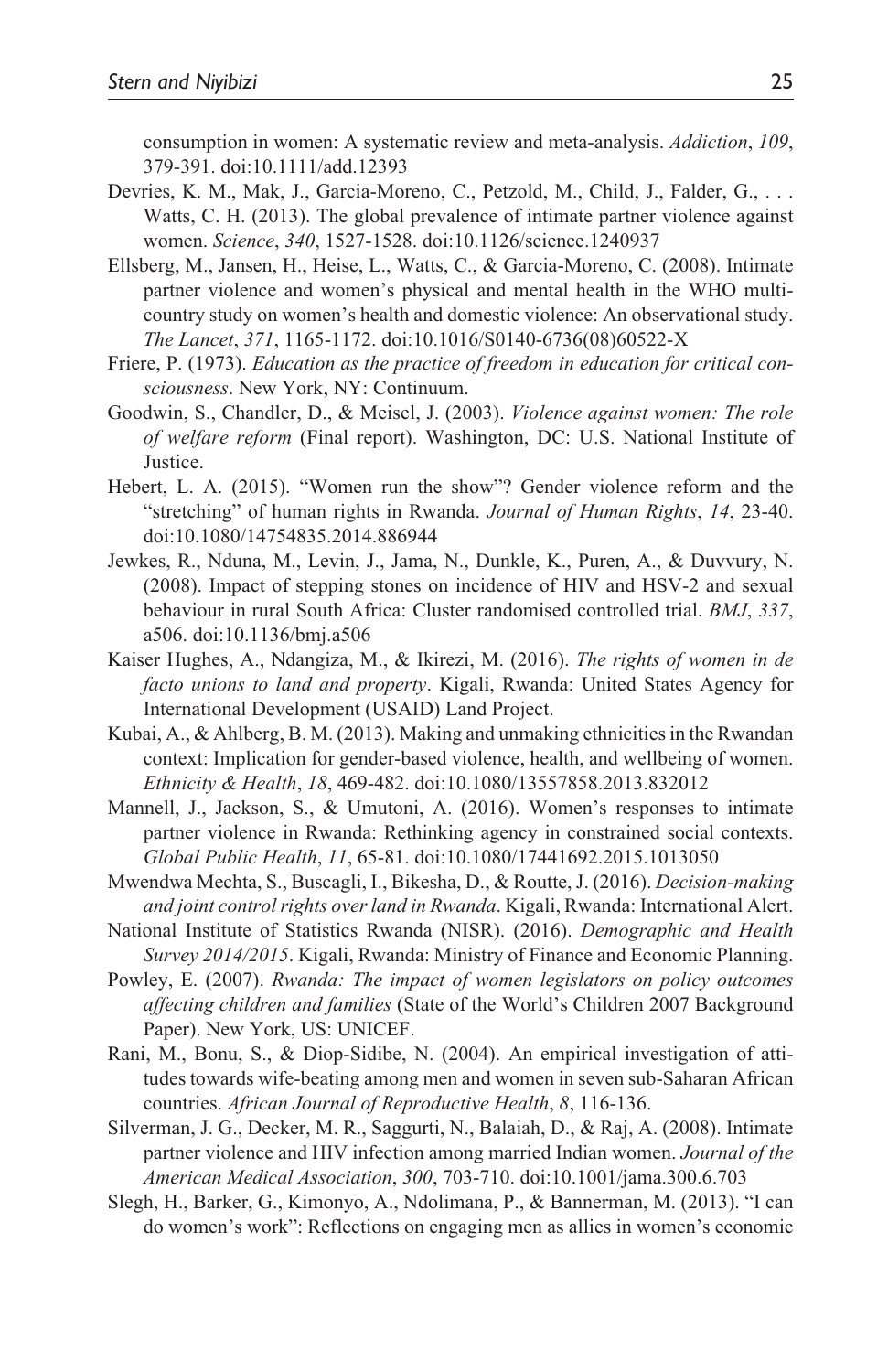empowerment in Rwanda. *Gender & Development*, *21*, 15-30. doi:10.1080/135 52074.2013.767495

- Slegh, H., & Kimonyo, A. (2010). *Masculinity and Gender Based Violence in Rwanda: Experiences and perceptions of men and women*. Kigali, Rwanda: Rwanda Men's Resource Center (RWAMREC).
- Sommers, M. (2012). *Stuck: Rwandan youth and the struggle for adulthood Athens*: University of Georgia Press.
- Starmann, E., Collumbien, M., Kyegombe, N., Devries, K., Michau, L., Musuya, T., Watts, C., & Heise, L. (2017). Exploring couples' processes of change in the context of SASA!, a violence against women and HIV prevention intervention in Uganda. *Prevention Science*, *18* (2), 233-244. doi:10.1007/s11121-016-0716-6
- Stern, E., & Nyiratunga, R. (2017). A process review of the Indashyikirwa couples curriculum to prevent intimate partner violence and support healthy, equitable relationships in Rwanda. *Social Sciences*, *6*, Article 63. doi:10.3390/socsci6020063
- Swanberg, J., Logan, T. K., & Macke, J. (2005). Intimate partner violence, employment and the workplace: Consequences and future Directions. *Trauma, Violence & Abuse*, *6*, 286-312.
- Thomson, D., Bah, A., Rubanzana, W., & Mutesa, L. (2015). Correlates of intimate partner violence against women during a time of rapid social transition in Rwanda: Analysis of the 2005 and 2010 Demographic and Health Surveys. *BMC Women's Health*, *15*, Article 96.
- Umubyeyi, A., Mogren, I., Ntaganira, J., & Krantz, G. (2014). Women are considerably more exposed to intimate partner violence than men in Rwanda: Results from a population-based, cross-sectional study. *BMC Women's Health*, *14*, Article 99. doi:10.1186/1472-6874-14-99
- Umubyeyi, A., Persson, M., Mogren, I., & Krantz, G. (2016). Gender inequality prevents abused women from seeking care despite protection given in genderbased violence legislation: A Qualitative Study from Rwanda. *PLoS ONE*, *11*(5), e0154540. doi:10.1371/journal.pone.0154540
- Uwineza, P., & Pearson, E. (2009). *Sustaining women's gains in Rwanda: The influence of indigenous culture and post-genocide politics*. Washington, US: Institute for Inclusive Security.
- Wallace, C., Haerpfer, C., & Abbott, P. (2008). Women in Rwandan politics and society. *International Journal of Sociology*, *38*, 111-125. doi:10.2753/IJS0020- 7659380406

#### **Author Biographies**

**Erin Stern** is an assistant professor with the Gender Violence and Health Center, Department of Global Health and Development at the London School of Hygiene and Tropical Medicine, UK. She is currently coordinating an impact evaluation of Indashyikirwa in Rwanda as part of the What Works to Prevent Violence against Women and Girls Programme. Her background is in gender and health qualitative research, monitoring and evaluation, with specialization in prevention of gender based violence and gender transformative programming. She has a PhD in public